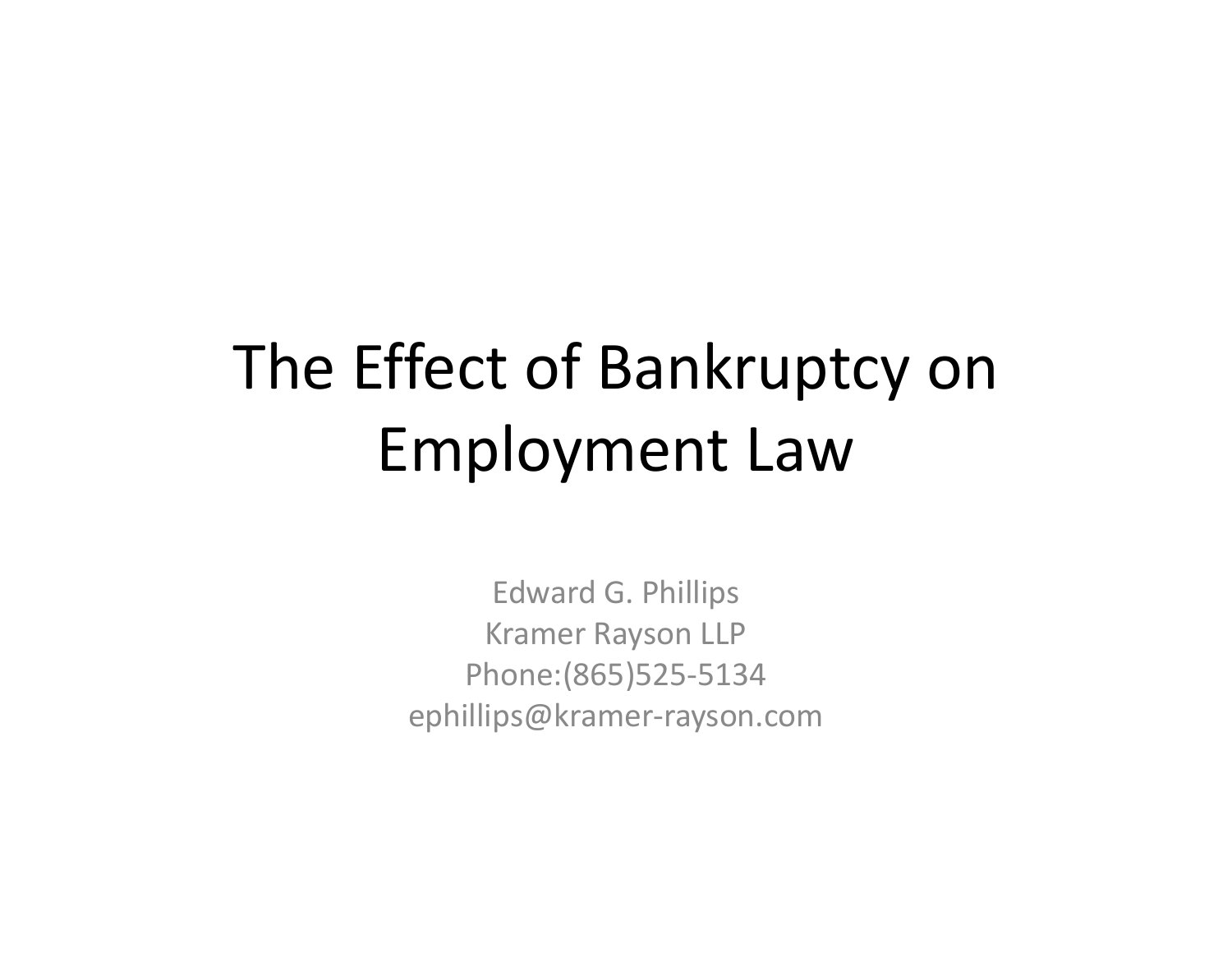### Bankruptcy and Employment Law: Oil and Water?

•Multiple interplays exist between these two important statutory schemes.

- •This presentation focuses on four major areas of impact:
	- Challenging employee claims based on standing and judicial estoppel
	- Employee protections under 11 U.S.C. 525
	- Employer's bankruptcy and ERISA claims

Hurdles to employees suing employers in bankruptcy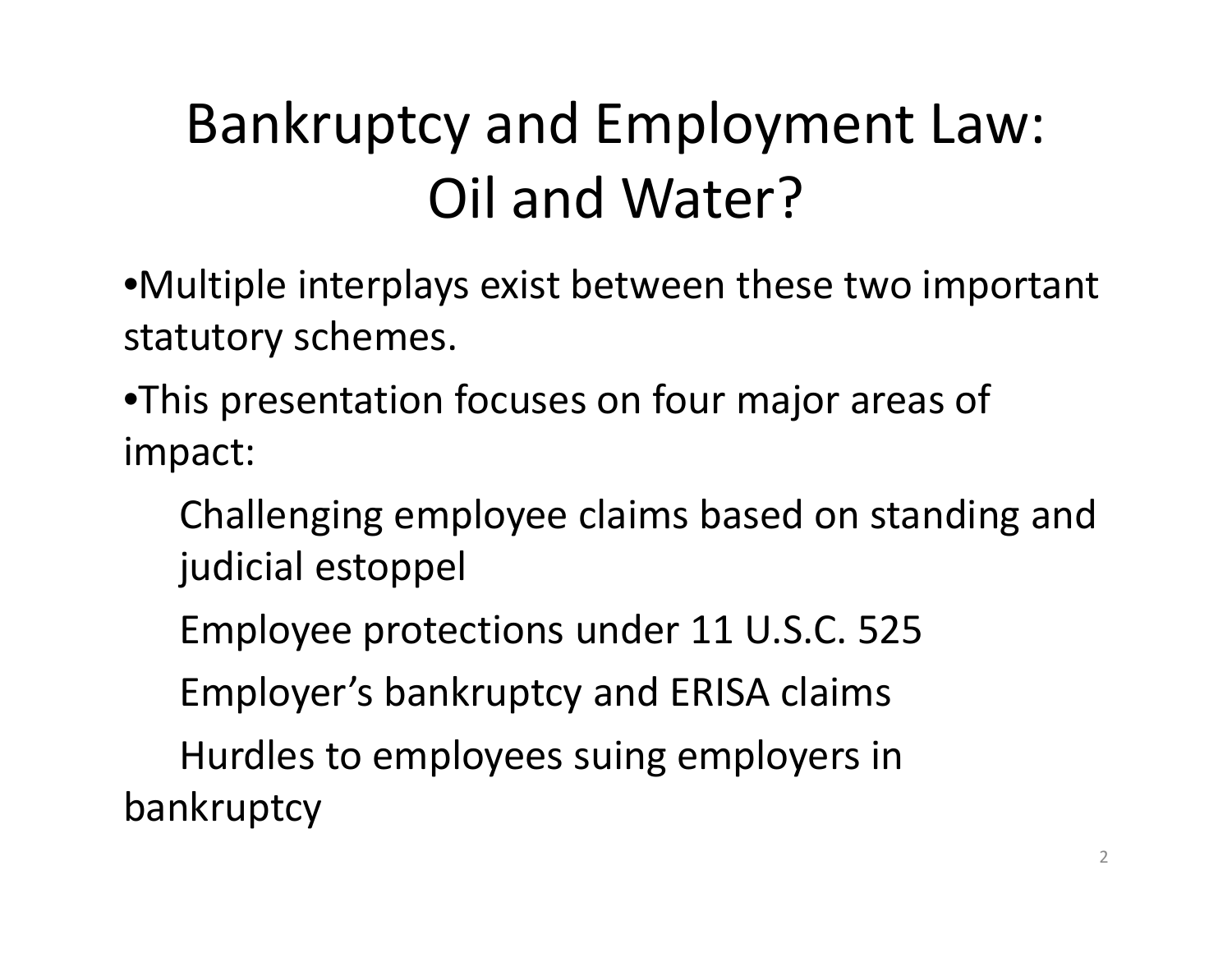### Bankruptcy, Standing and Summary Judgment

- **Chapter 7** petitioners lack standing to bring actions on their own. *Bauer v. Commerce Union Bank*, 859 F.2d 438 (6th Cir. 1988).
- Unresolved question: what about **Chapter 13** petitioners?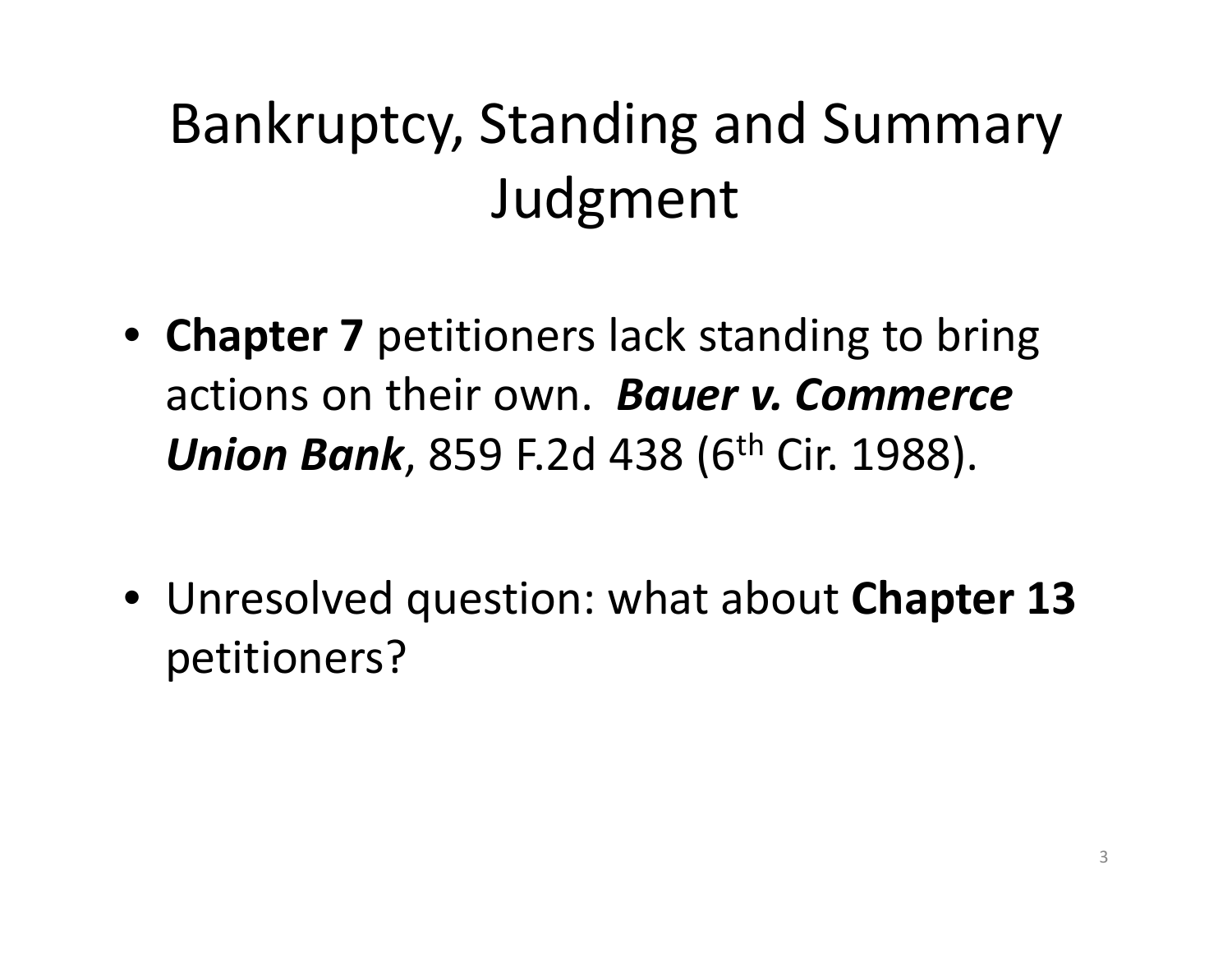# Standing and Summary Judgment

- No Sixth Circuit precedent on issue of Chapter 13 debtors' capacity to maintain suit.
- District courts in Tennessee are split.
- Plaintiff has standing:
	- *• Gervis v. Sears, Roebuck & Co.,* (W.D. Tenn June 18, 2004)(Breen, Daniel)
	- *Johnson v. IBC Corp.***,** 2008 U.S. Dist. LEXIS 2670 (W.D. Tenn. Jan. 14, 2008)(Breen, Daniel)

*• Paris v. Sansom***,** 2007 U.S. Dist. LEXIS 33551 (E.D. Tenn. May 7, 2007)(Collier, Curtis).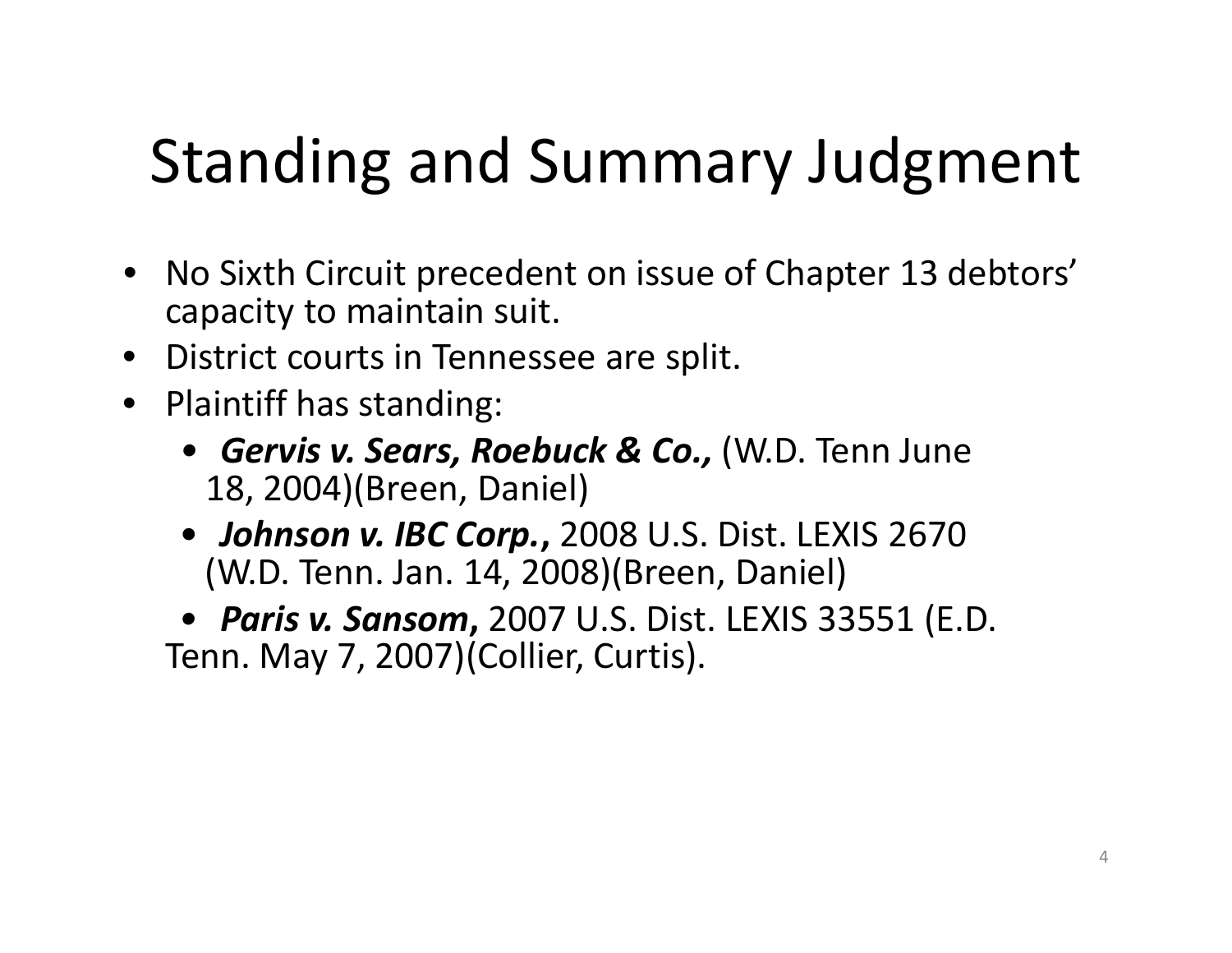## Standing and Summary Judgment

- Two district courts in Tennessee have held <sup>a</sup> Chapter 13 debtor/plaintiff lacks standing:
	- *• Scott v. Dress Barn*, 2006 U.S. Dist. LEXIS 19404 (W.D. Tenn. Apr. 12, 2006)(Todd, J.)

*• Harvey v. Lowe's Home Center, Inc.***,** 2006 U.S. Dist. LEXIS 25697 (W.D. Tenn. Apr. 25, 2006) (Todd, J.)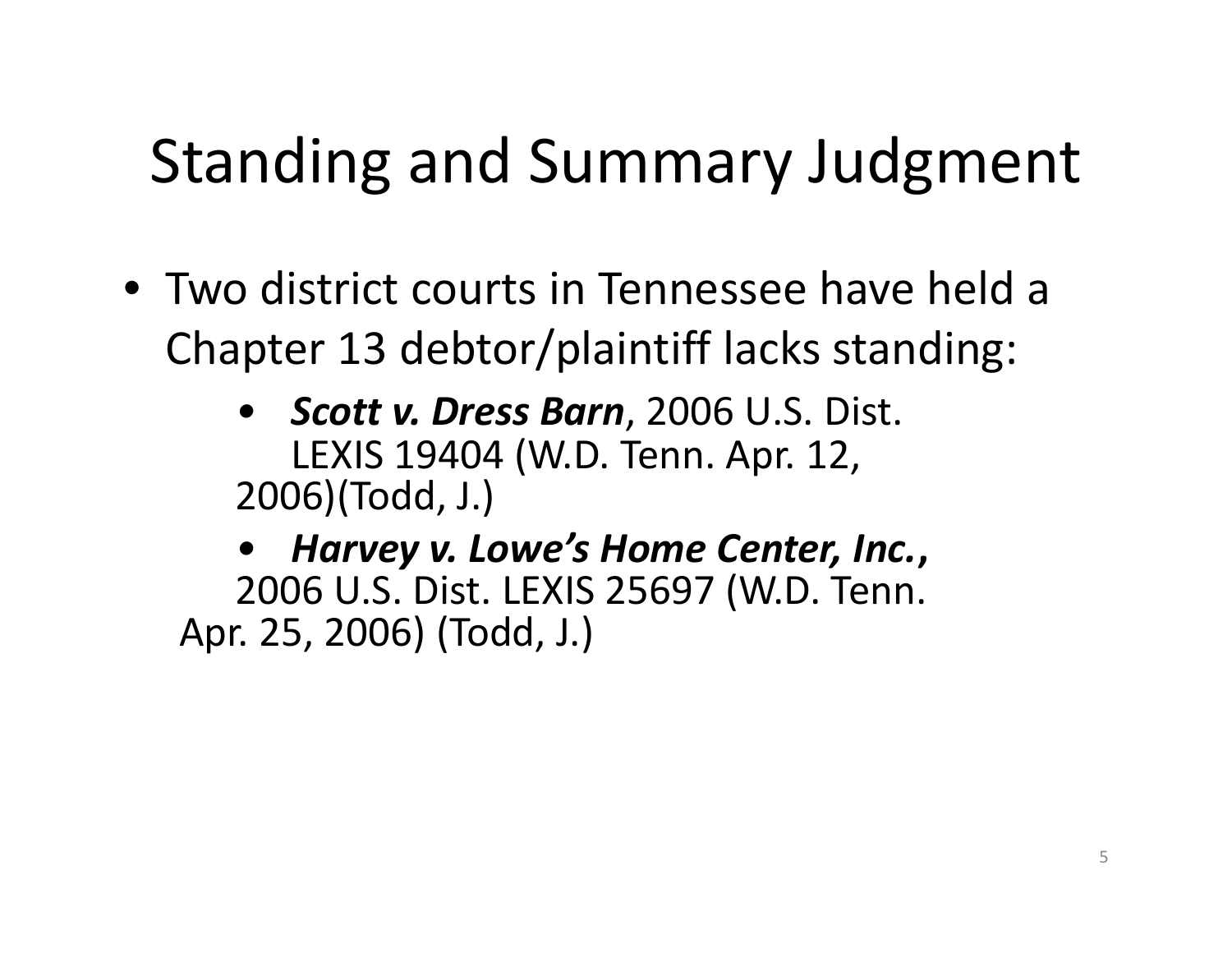# Standing and Summary Judgment

- Decisions favoring standing note that Chapter 13 debtors are "*debtors in possession*" and retain use of all property of the estate under 11 U.S.C. 1327 (b), except as provided for in the plan.
- Those who deny standing rely on *Bauer, supra*, <sup>a</sup> Chapter 7 case, and *Snyder v. United States*, 63 Fed. Cl. 762, (Fed. Cl. 2006) <sup>a</sup> Chapter 13 case that did not distinguish between Chapter 13 and 7 cases.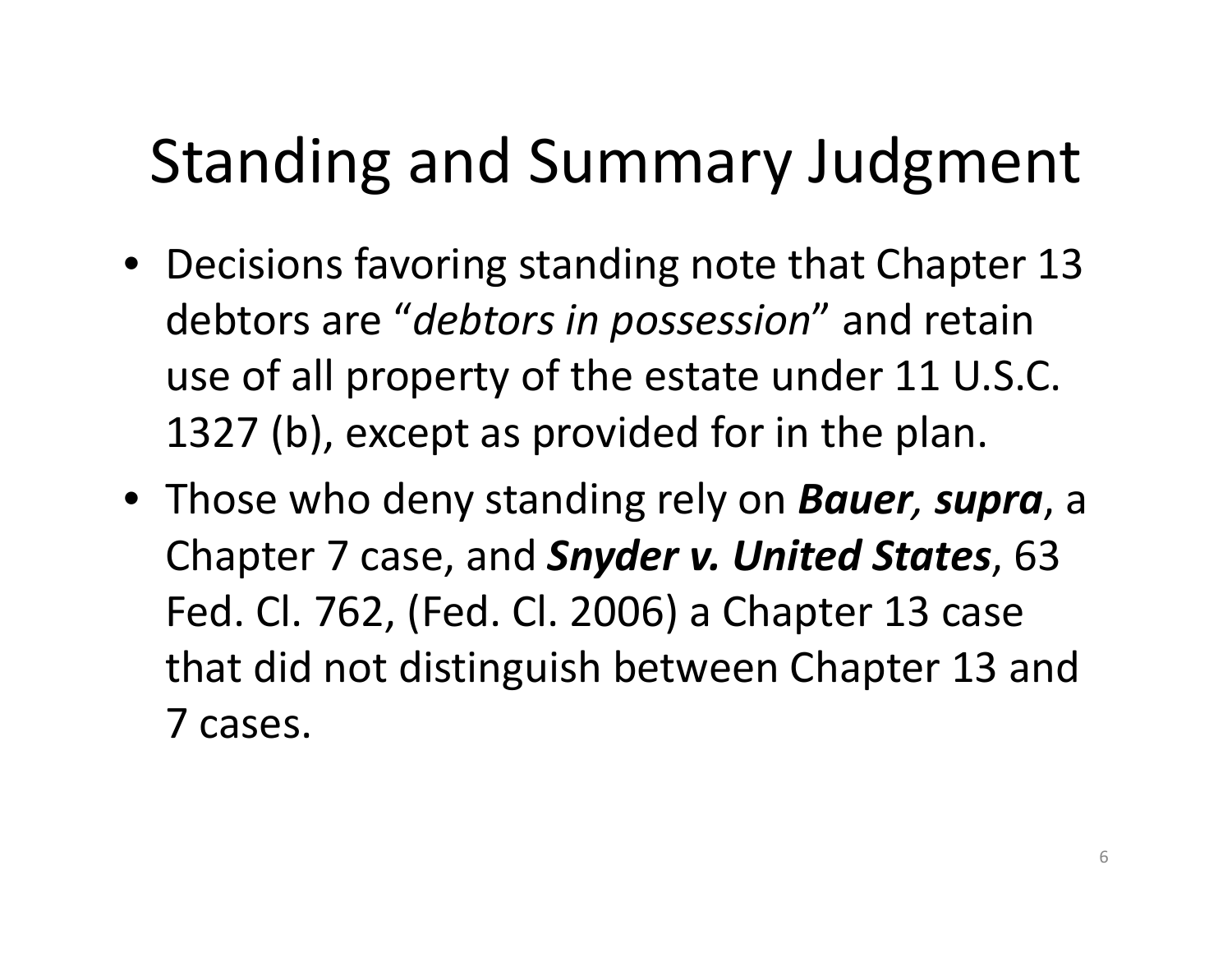### Judicial Estoppel

- Why of increasing importance?
- One reason: threshold for adverse action in retaliation claims is now set so low that alternate routes to summary judgment finding are more important than ever to employers.
- Second reason: bankruptcies are on the rise.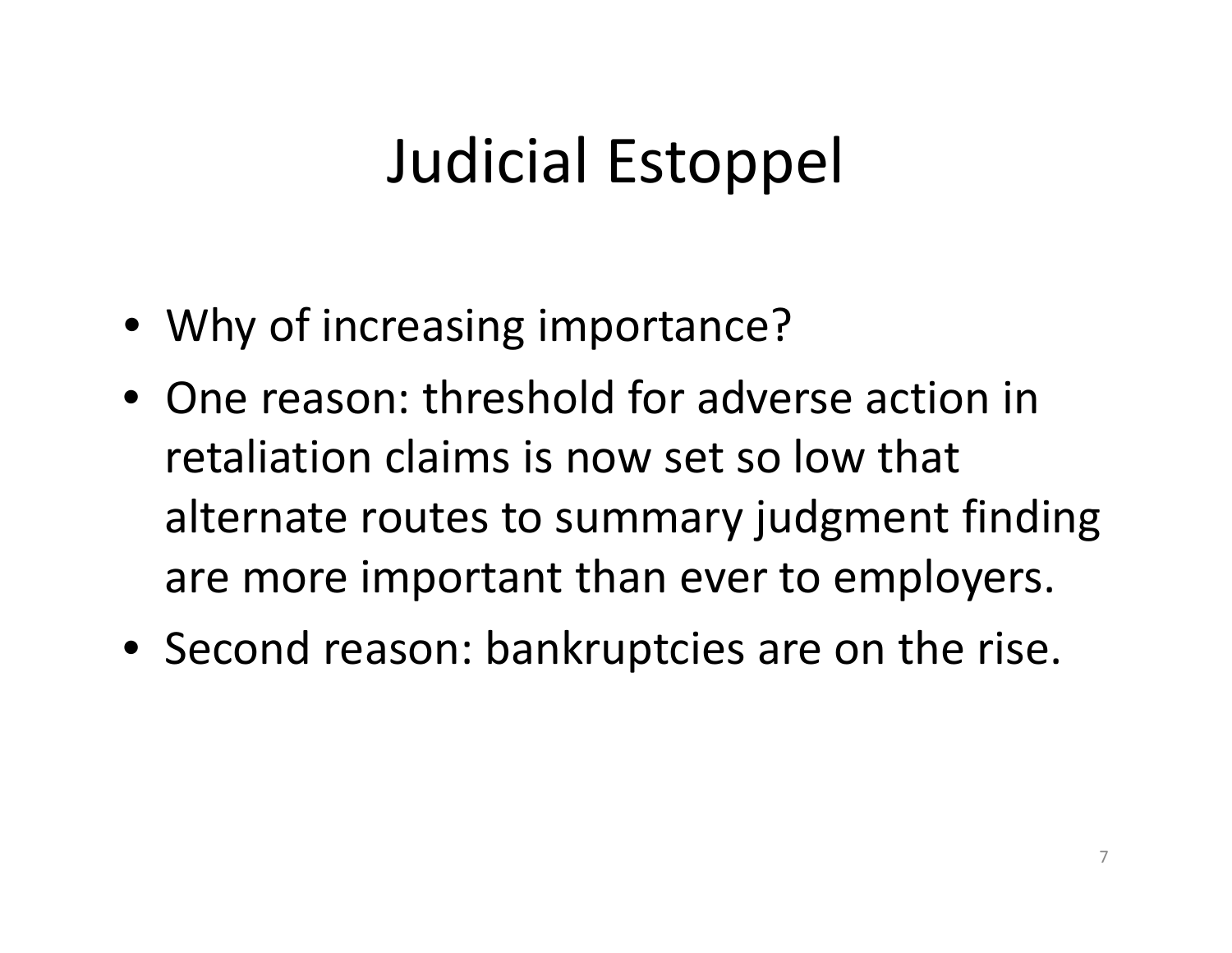## "We're Number One!" And Not in <sup>a</sup> Good Way

- National Bankruptcy Research data for 2007 places Tennessee at top of the chart for bankruptcy filings per household.
- Chapter 13 filings are especially popular.
- Terminated or laid off employees more likely to file for bankruptcy.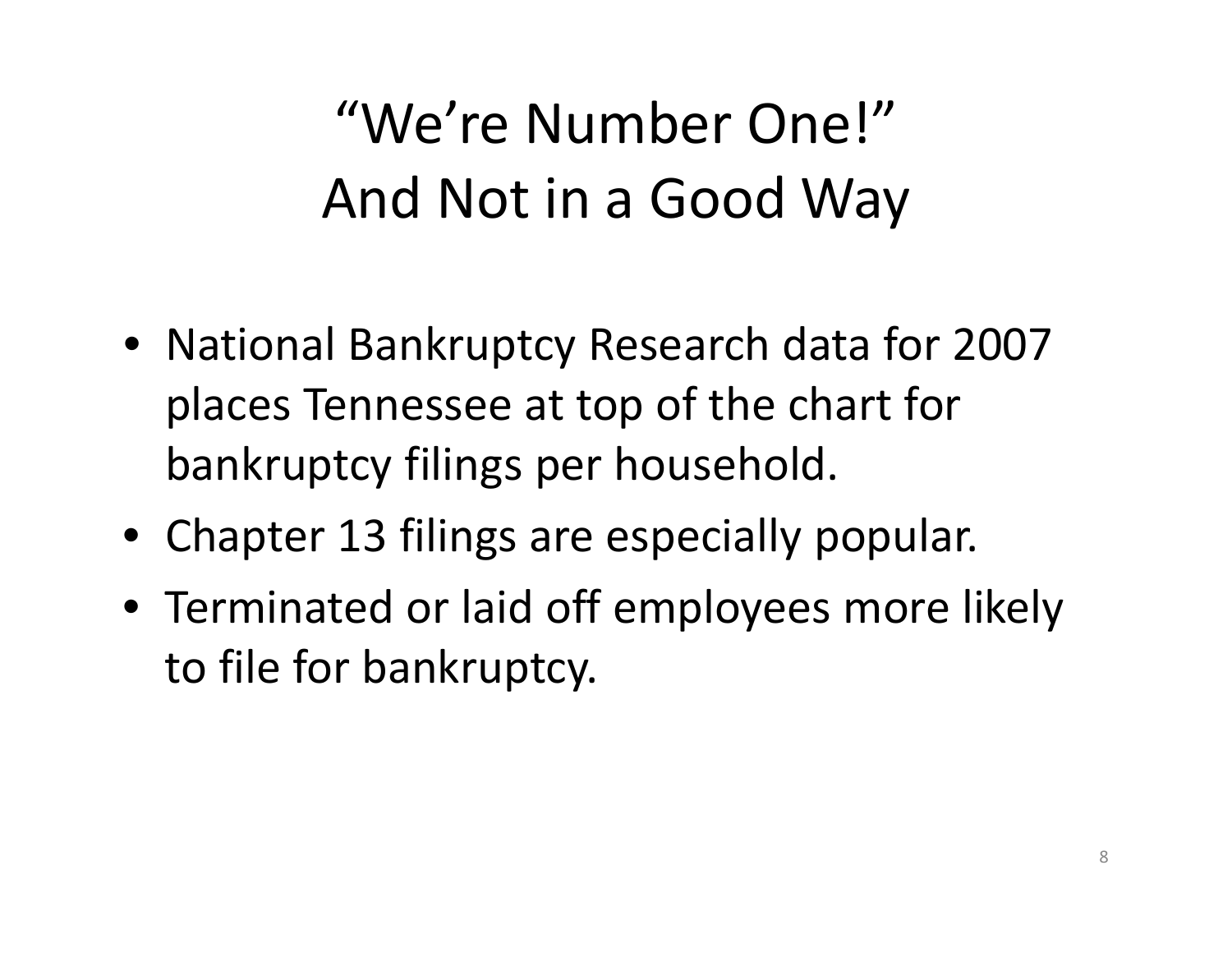### Disclosure Requirements

- Sworn statement requires disclosing **suits** and **administrative proceedings** under oath.
- Schedule of personal property includes <sup>a</sup> section for "contingent claims of every nature."
- Duty is ongoing; debtors have amendment obligations if circumstances change.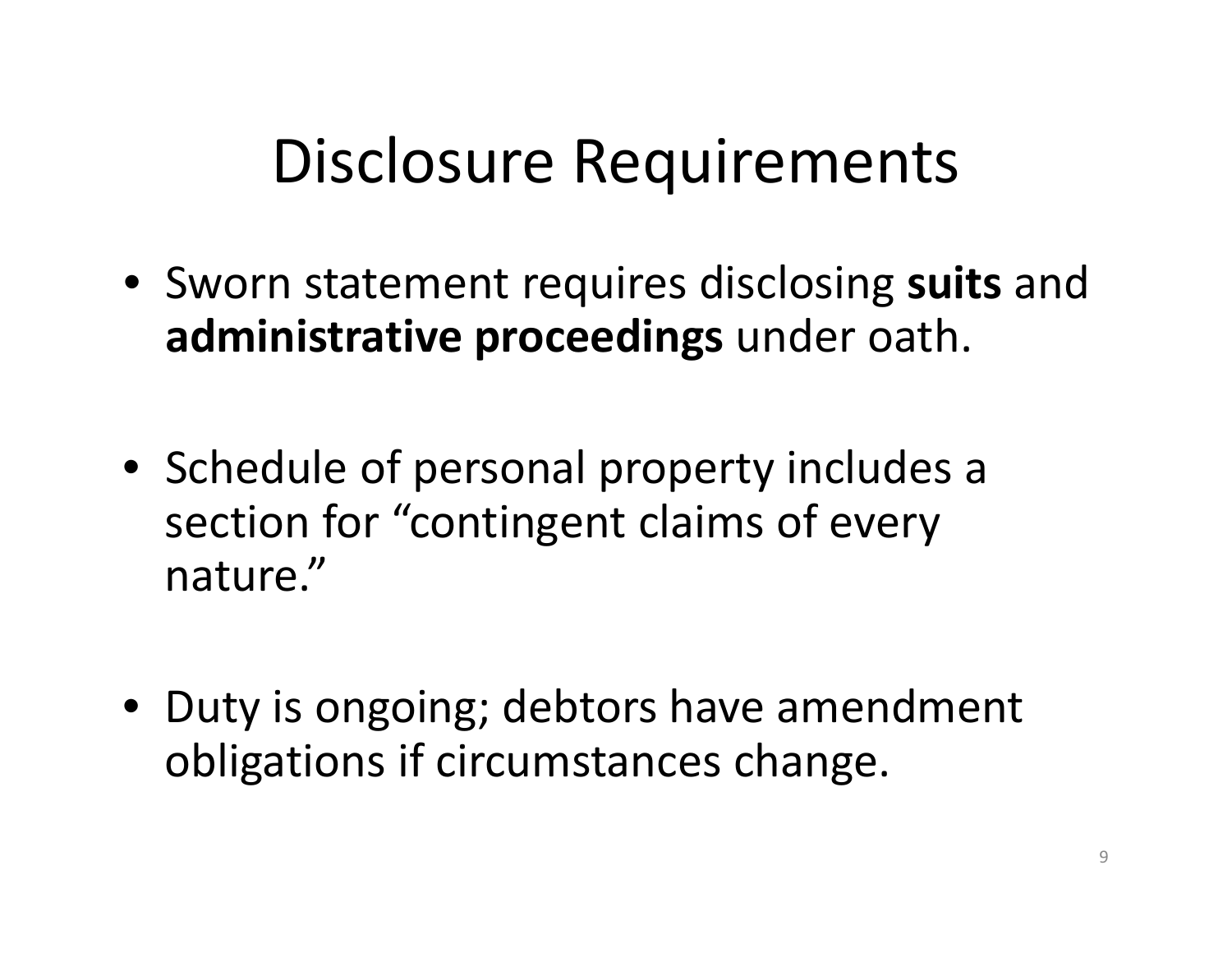## Judicial Estoppel

- "prevents <sup>a</sup> party from prevailing in one phase of a case on an argument and then relying on a contradictory argument in another phase." *New Hampshire v. Maine,* 532 U.S. 742,749 (2001).
- Use not limited to statements in same case.
- You can't say "this is all I have," and then maintain undisclosed charge/lawsuit.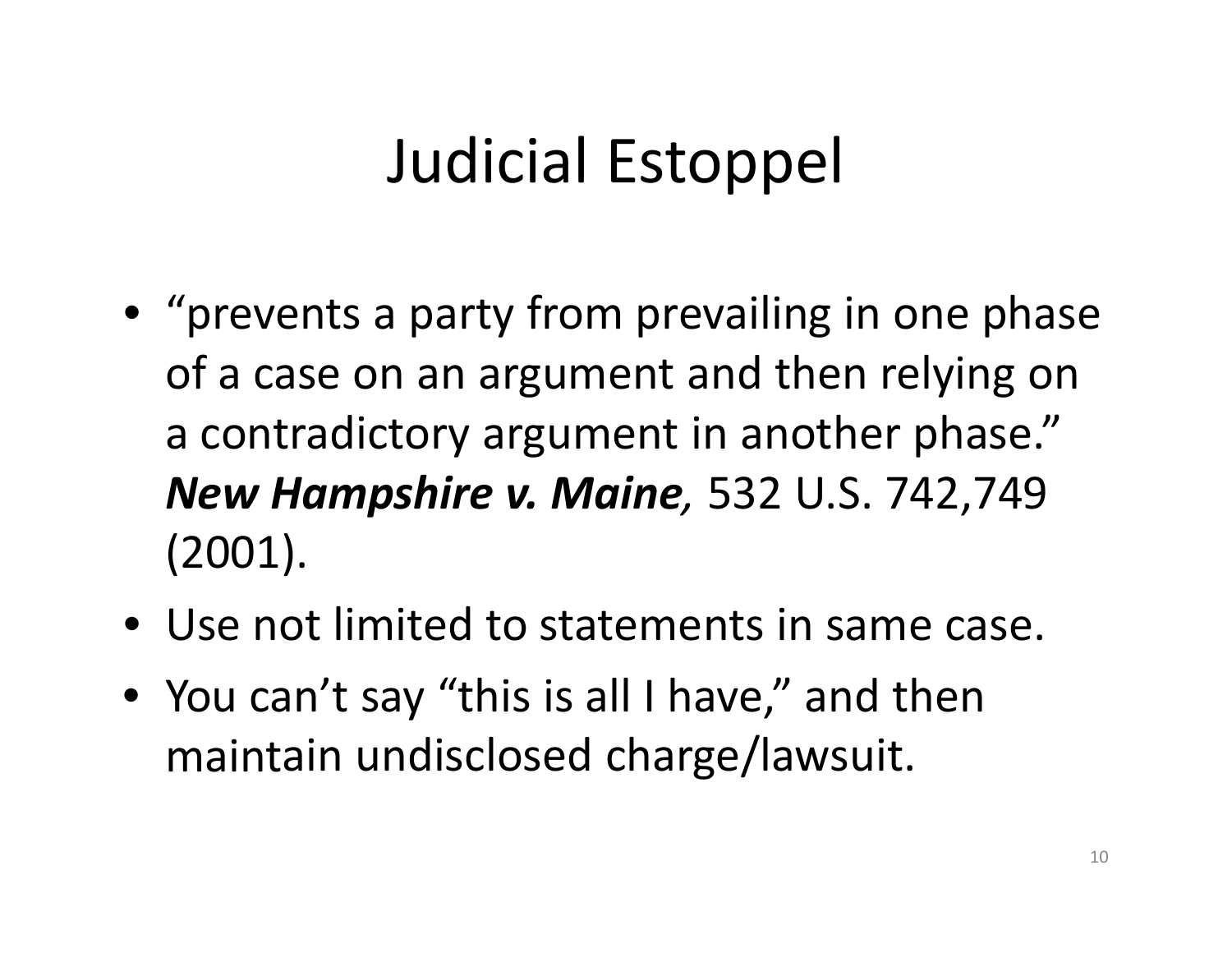# Considerations for Application

• Supreme Court asks three questions:

(1) Was later position **clearly inconsistent**?

(2) Did party **persuade court to adopt prior inconsistent position,** creating perception first or second court was misled?

(3) Would party derive **unfair advantage** or impose unfair detriment?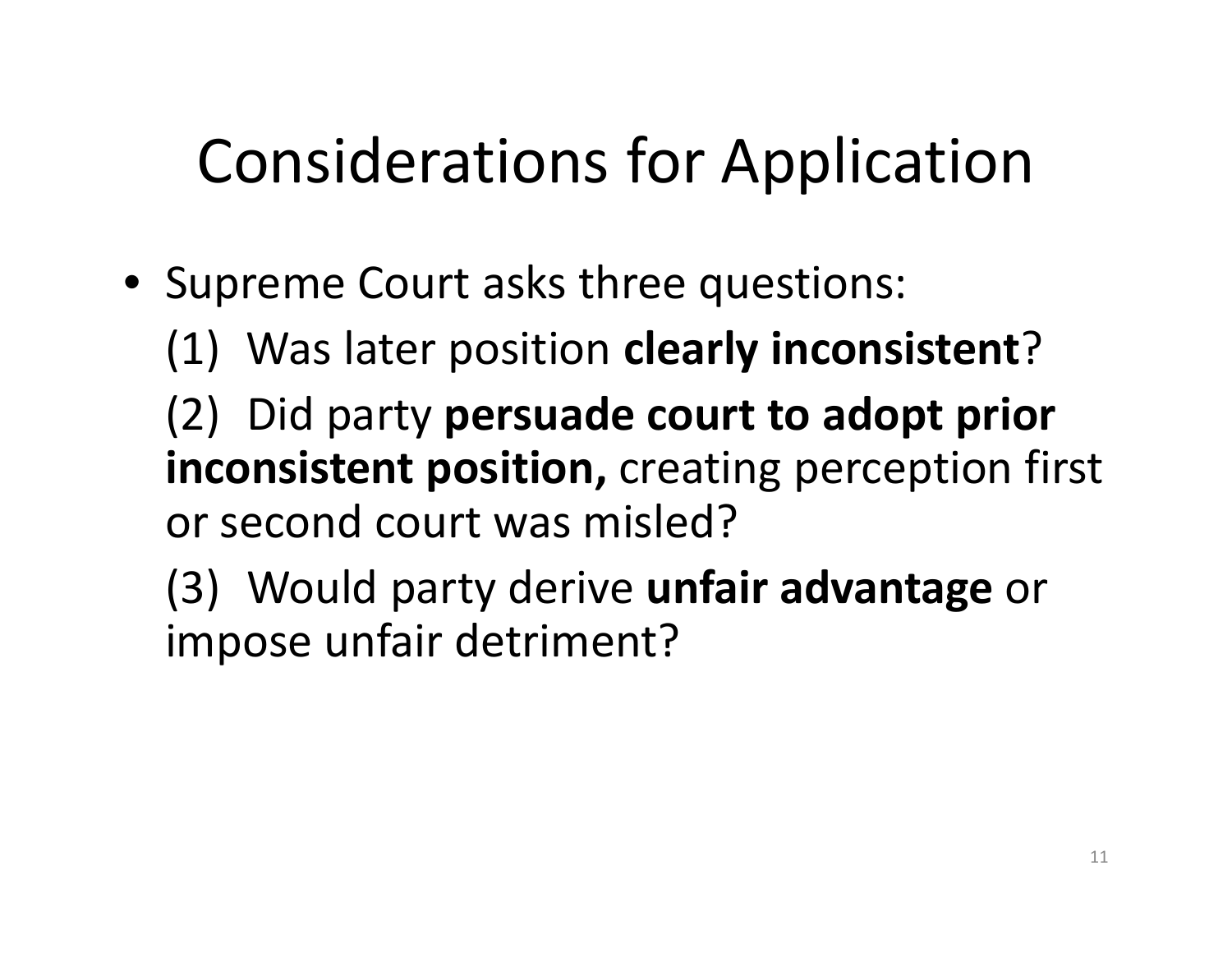### Sixth Circuit Approach

- In *Browning v. Levy*, <sup>283</sup> F.3d 761, <sup>775</sup>‐<sup>76</sup> (6th Cir. 2002), court held judicial estoppel applies where: (1) party asserted contrary position under oath in prior proceeding; and (2) prior court adopted position (either preliminarily or in final disposition).
- Purpose of doctrine: deny cynical gamesmanship or playing fast and loose with courts.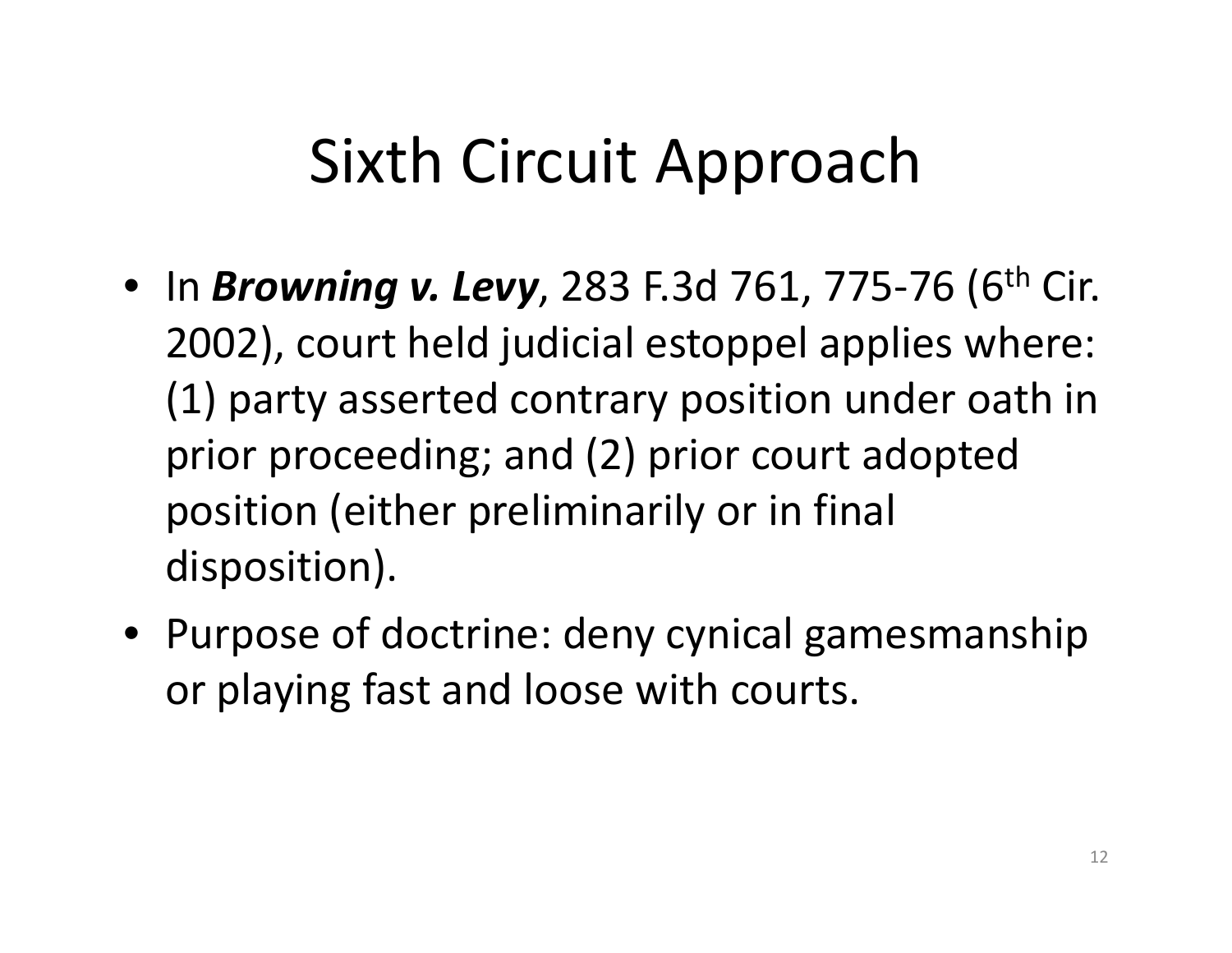### Exception for Inadvertent Mistakes

• In *Eubanks v. CBSK Fin. Group Inc.***,** 385 F.3d 894, 897-98 (6<sup>th</sup> Cir. 2004), plaintiffs in predatory lender case were not estopped because, under *Browning,* 283 F.3d at 776, exception exists where: (1) debtor lacks knowledge of factual basis of undisclosed claims, *or* (2) has "no motive for concealment."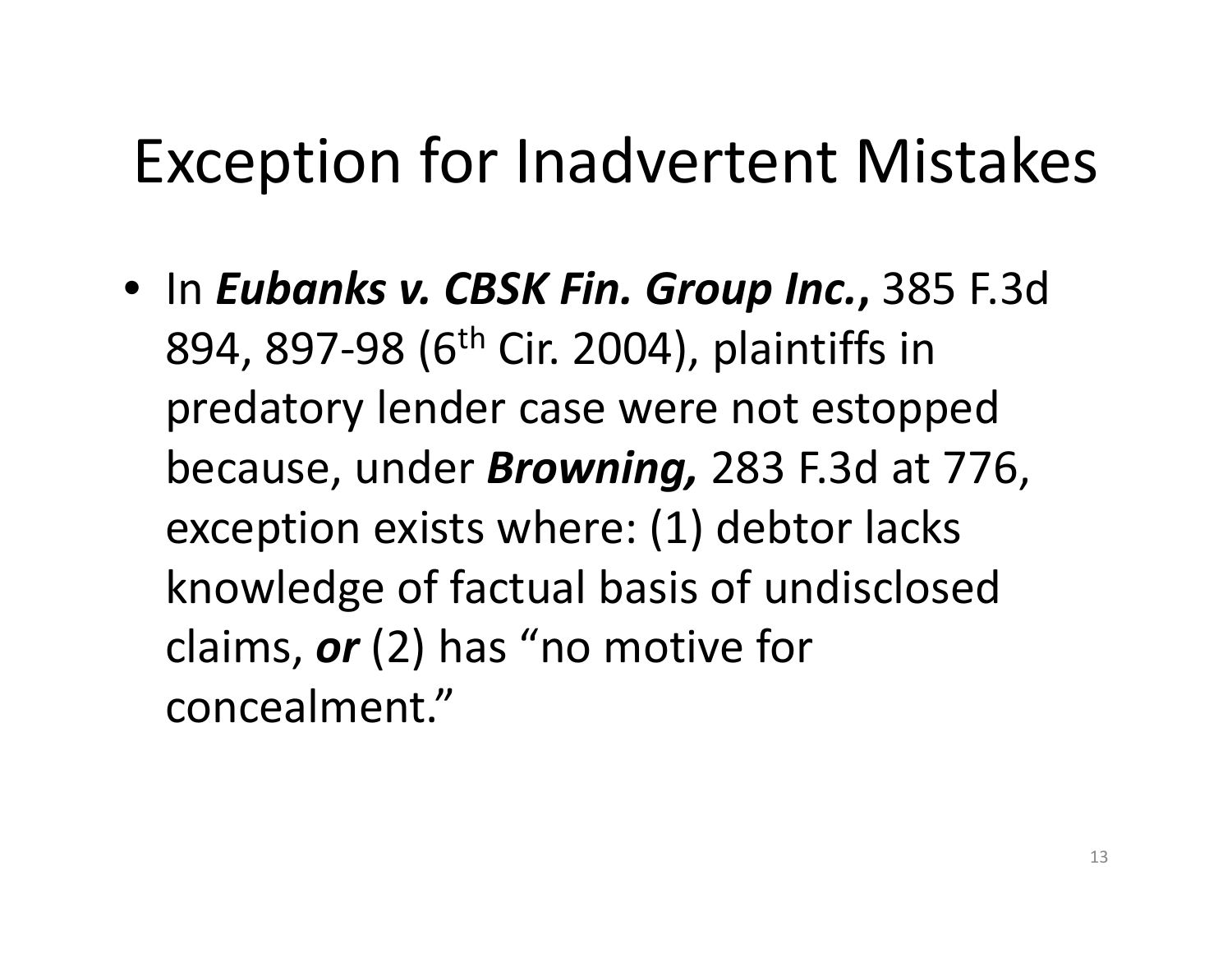# *Eubanks' behavior*

Court determined judicial estoppel not appropriate because:

- • Although not on schedule, plaintiffs notified trustee in <sup>a</sup> meeting;
- •Provided all documents re claim to trustee;
- $\bullet$  Unsuccessfully moved b'ruptcy court to allow substitution of trustee for plaintiffs in other action; and
- Filed an amendment to schedule shortly after motion to dismiss filed.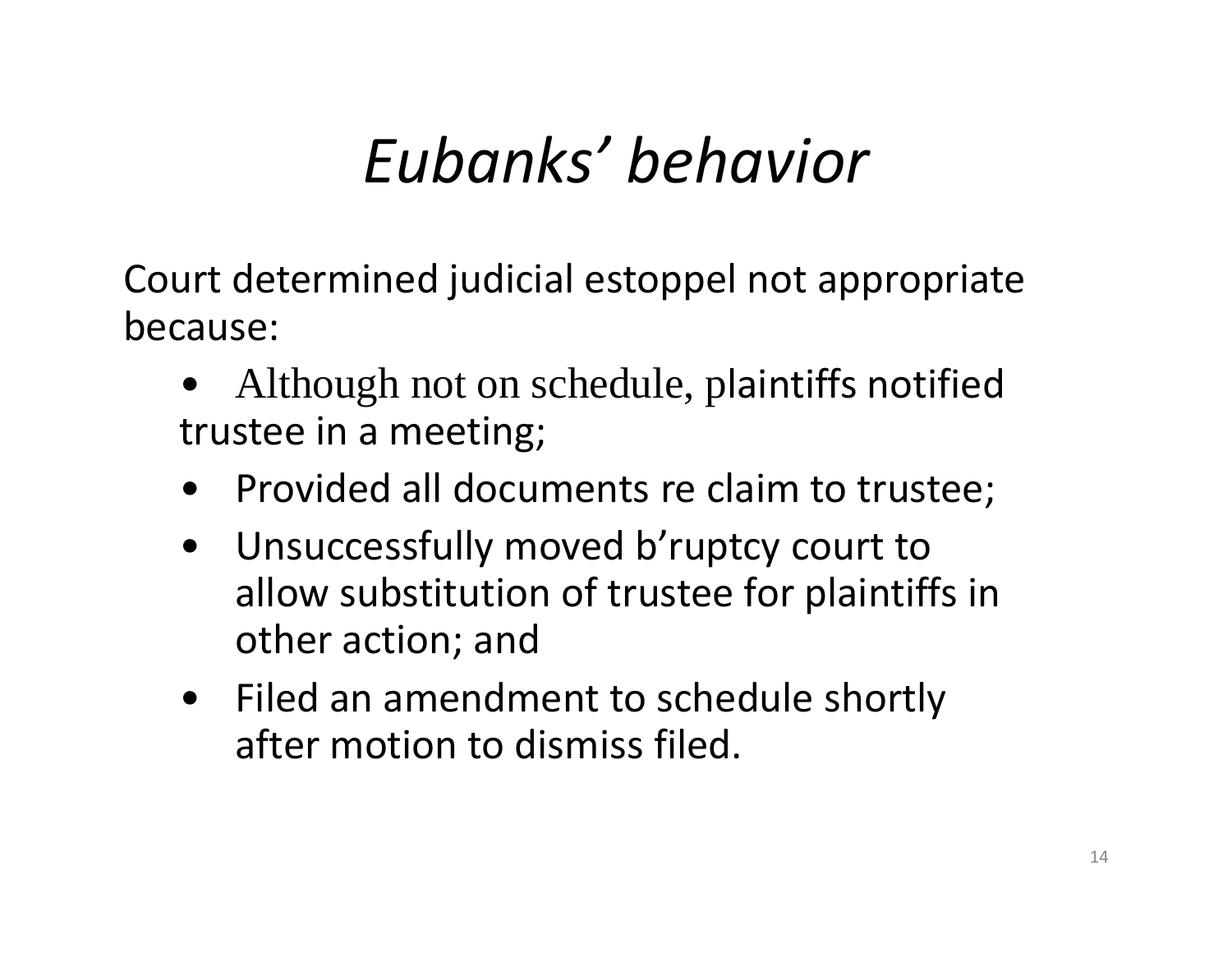### Three and <sup>a</sup> Half Years Too Late

- *Tyler v. Fed Ex*, 420 F. Supp.2d 849 (W.D. Tenn. 2005), *aff'd* <sup>2006</sup> U.S. App. LEXIS <sup>28626</sup> (6th Cir. Tenn. Nov. 16, 2006).
- Plaintiff filed bankruptcy petition, not listing her pro se (\$53 million) claim. Plan was confirmed. Two and <sup>a</sup> half years later, MSJ filed. Tyler claimed "inadvertence," obtained leave to file amendment, but 5 months later had still taken no action. Only schedule amendment filed 3 days *after* district court entered "show cause order."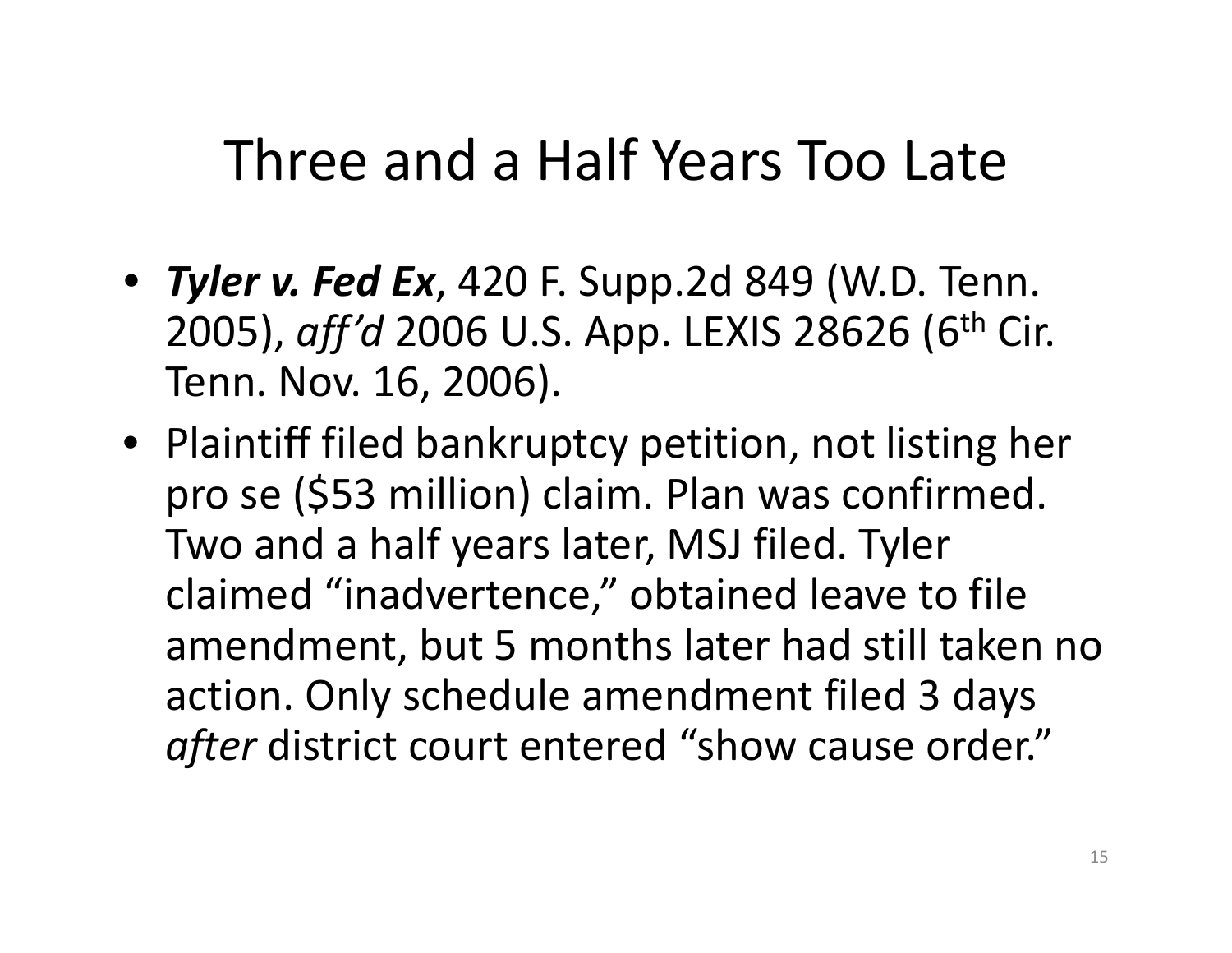### The Paralegal Made Me Do It

- *Lewis v. Weyerhaeuser Co.*, 141 Fed. Appx. 420 (6th Cir. 2005).
- Plaintiff did not include termination dispute in sworn statement or schedule. B'ruptcy court confirmed plan with <sup>a</sup> 32% repayment. 1 month later, EEOC charge filed. Never amended b'rputcy filings.
- Claimed paralegal told her not to list claim and that she had "told" the trustee's "office" of claim.
- Result: **MSJ** for employer. Plaintiff required to make more than "minimal efforts," and could not blame paralegal.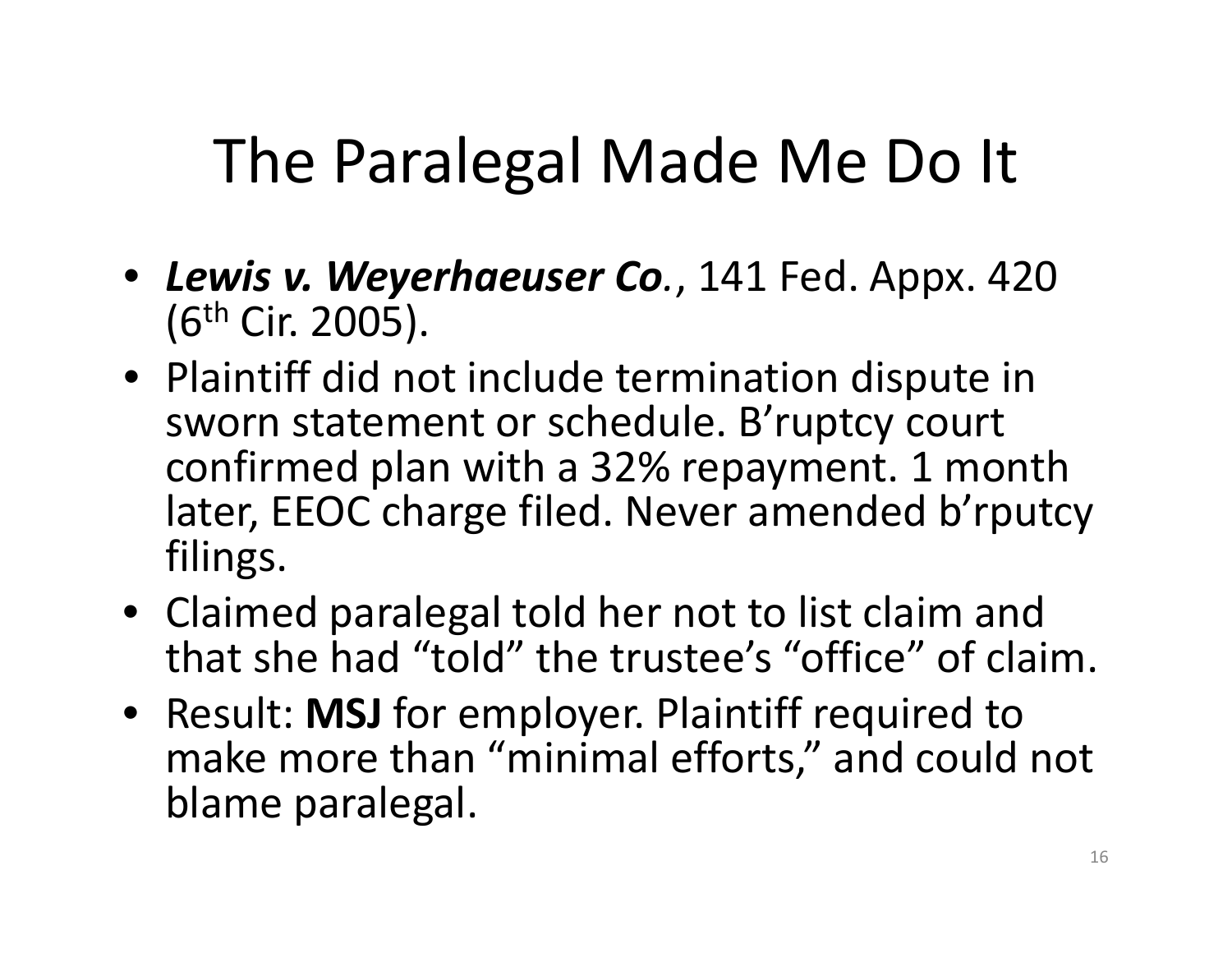Plaintiff who listed two other claims could not excuse omission as mistake

- *Scott v. Dress Barn*, 2006 U.S. Dist. LEXIS 19404 (W.D. Tenn. Apr. 12, 2006).
- Employee filed failure‐to‐hire lawsuit, then filed for Chapter 13. Did not include suit in sworn statement, nor correct it after being questioned about it at deposition. Nearly <sup>a</sup> year after plan confirmed, she attempted to avoid MSJ by amending.
- Result: **MSJ** granted. No showing that her act was *mistake*, especially b/c she listed two other lawsuits on her statement.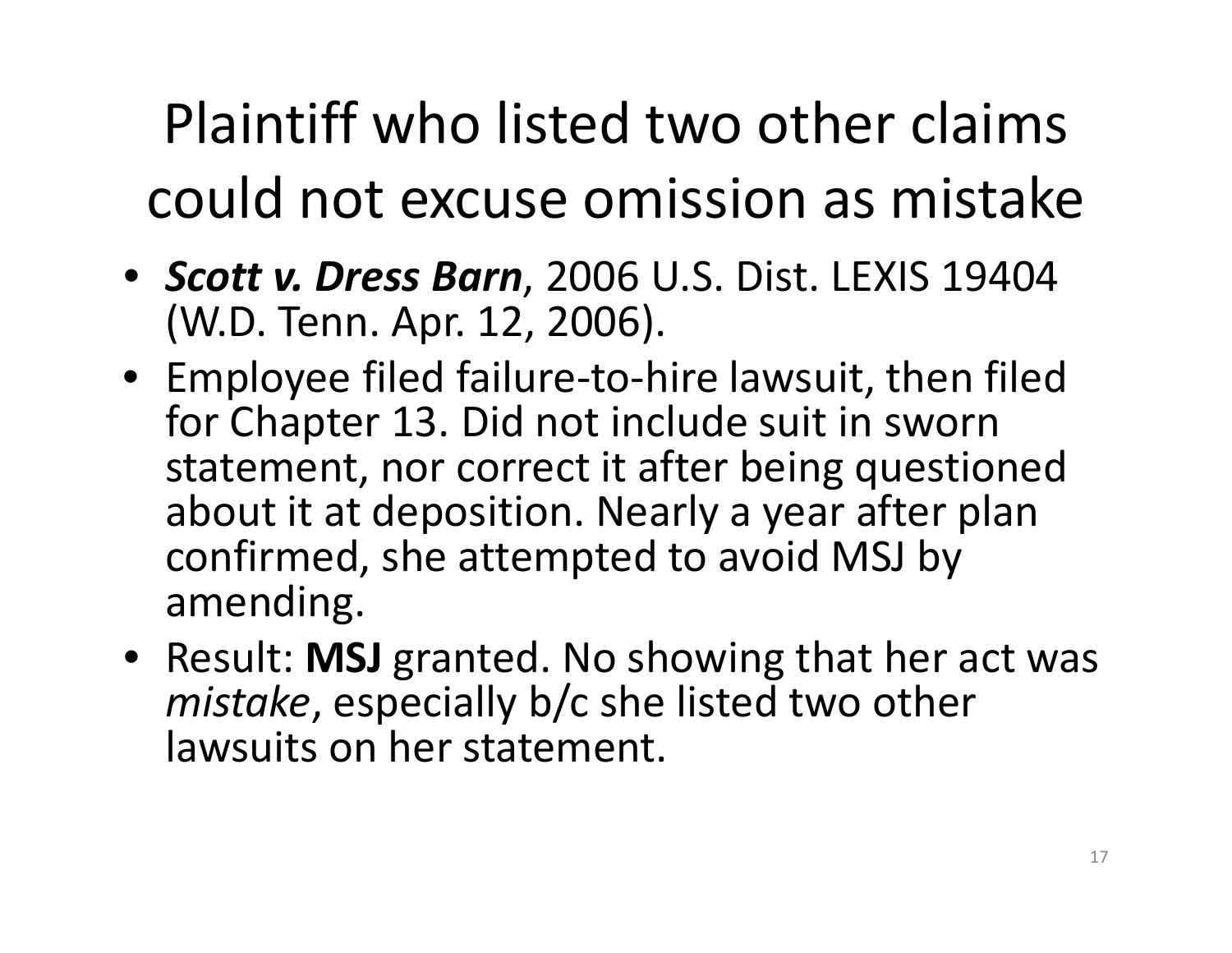### No‐go for Chapter 7 petitioner

- *Pate v. United Parcel Service, Inc.*, 2006 U.S. Dist. LEXIS 50821 (E.D. Tenn. July 24, 2006).
- Plaintiff filed bankruptcy petition while THRC charge was pending. Received right to sue letter before Chapter 7 discharge was granted; filed lawsuit before bankruptcy case closed.
- Result: **MSJ** for employer. No attempt by plaintiff to amend until court entered <sup>a</sup> "show cause" order. Plaintiff *stood to reap <sup>a</sup> windfall*, and offered no evidence that he *lacked motive to conceal* claim.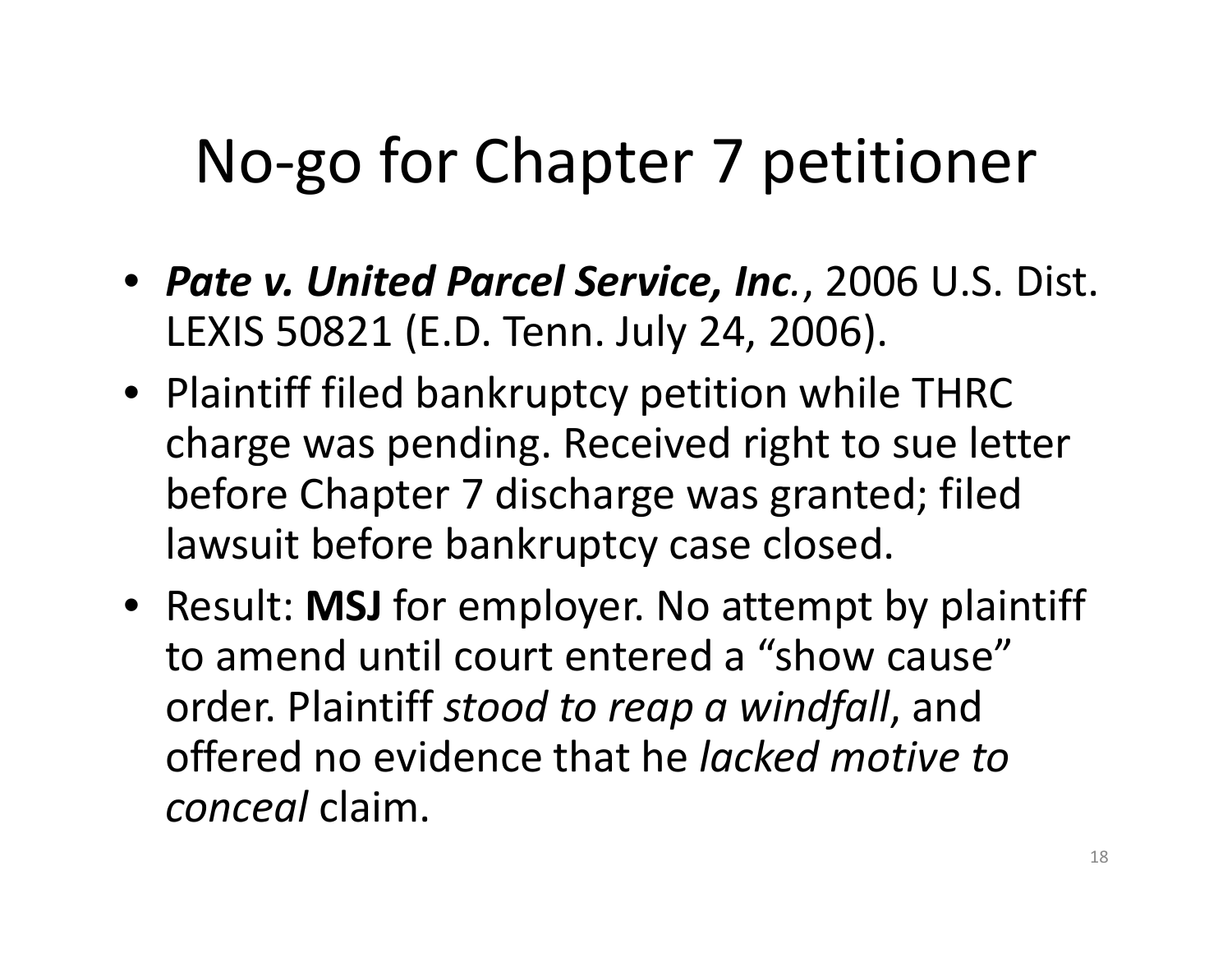### No affirmative steps to correct

- *Duff v. Lockheed Martin Energy Sys., Inc.***,** 2006 U.S. Dist. LEXIS 60747 (E.D. Tenn. Aug. 25, 2006).
- Plaintiff who never revealed EEOC charge or right to sue letter during pendency of Chapter 7 bankruptcy claimed it was "excusable mistake."
- Result: **MSJ** for employer. Concealment would preserve additional asset for Duff, who took no affirmative steps to inform the bankruptcy court.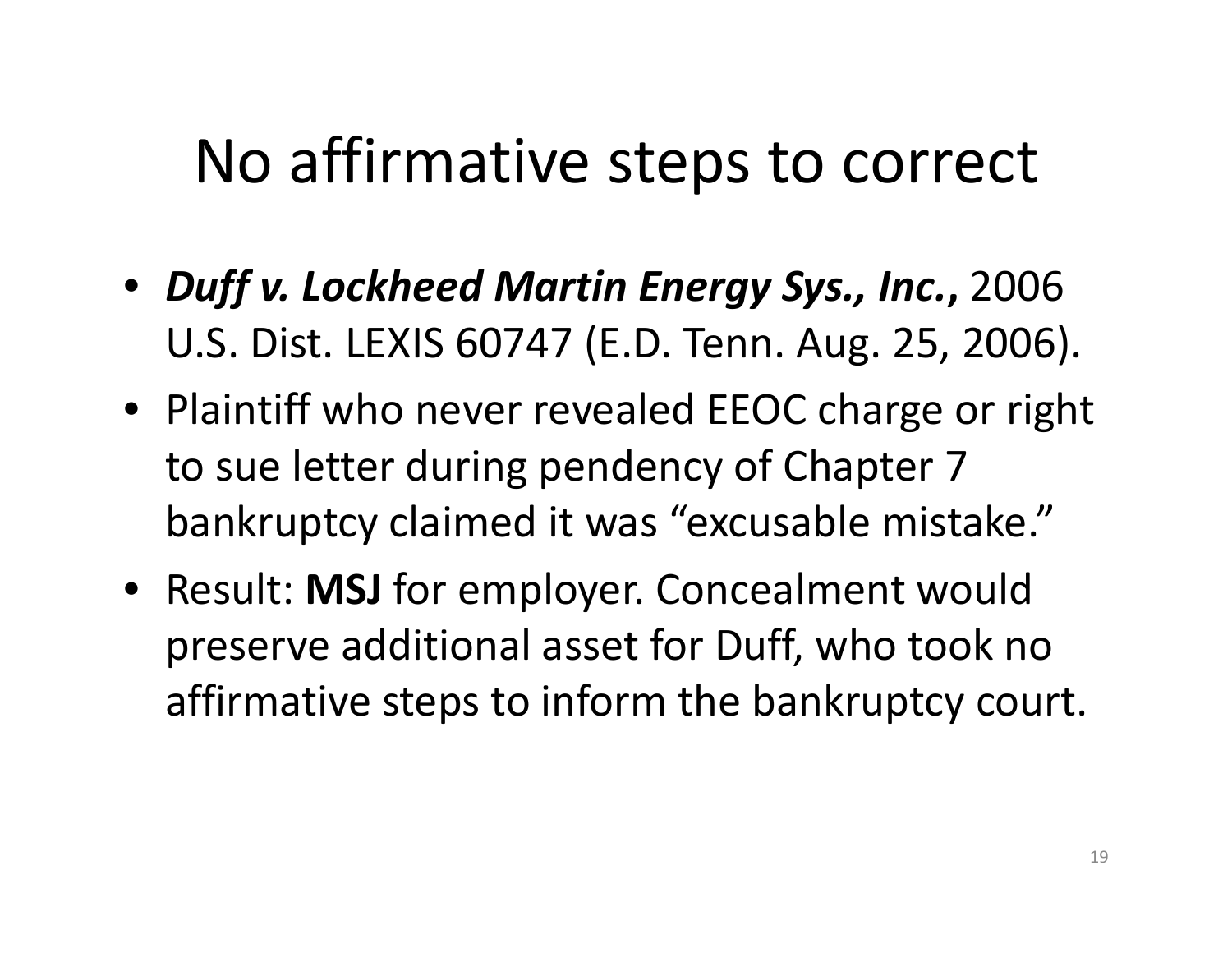# ♪Ch‐Ch‐Ch‐Changes♪

- *Bohanon v. Bridgestone/Firestone N. Am. Tire, LLC***,** 2007 U.S. Dist. LEXIS 26615 (M.D. Tenn. Apr. 10, 2007), *aff'd* 2008 U.S. App. LEXIS 2193 (6<sup>th</sup> Cir. Jan. 25, 2008).
- Chapter 13 plan called for 100% pay‐back of creditors. Then, 7 months after filing lawsuit against her former employer, plaintiffs sought and were granted *modification* to 30%. As of date of district court's decision, plaintiffs never added claim as asset.
- Result: **MSJ** for employer upheld. Though no motive existed at time of initial b'ruptcy filing, it arose later and plaintiffs showed **no evidence of good faith**.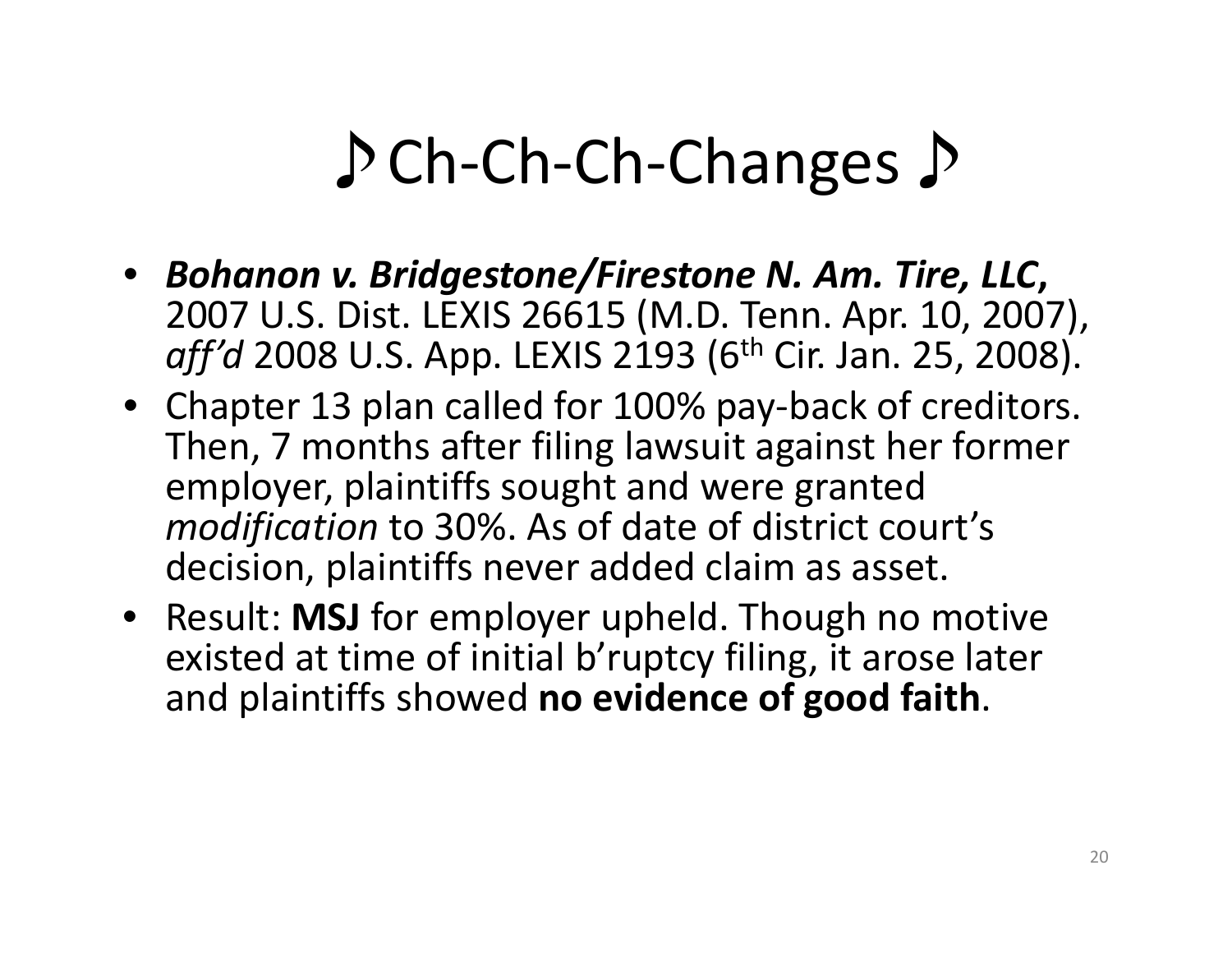# My Attorney (who is dead) did it

- *Paris v. Tennessee Valley Authority***,** 2007 U.S. Dist. LEXIS 33551 (E.D. Tenn. May 7, 2007).
- Plaintiff hid from bankruptcy payment of back pay, along with continued claims. Claimed "TVA knew about bankruptcy." Besides, her attorney was dead, so she couldn't discuss it with him.
- Result: **MSJ** for employer. Judicial estoppel's main aim is to protect systemic integrity, not TVA. Plaintiff took zero steps to correct omission.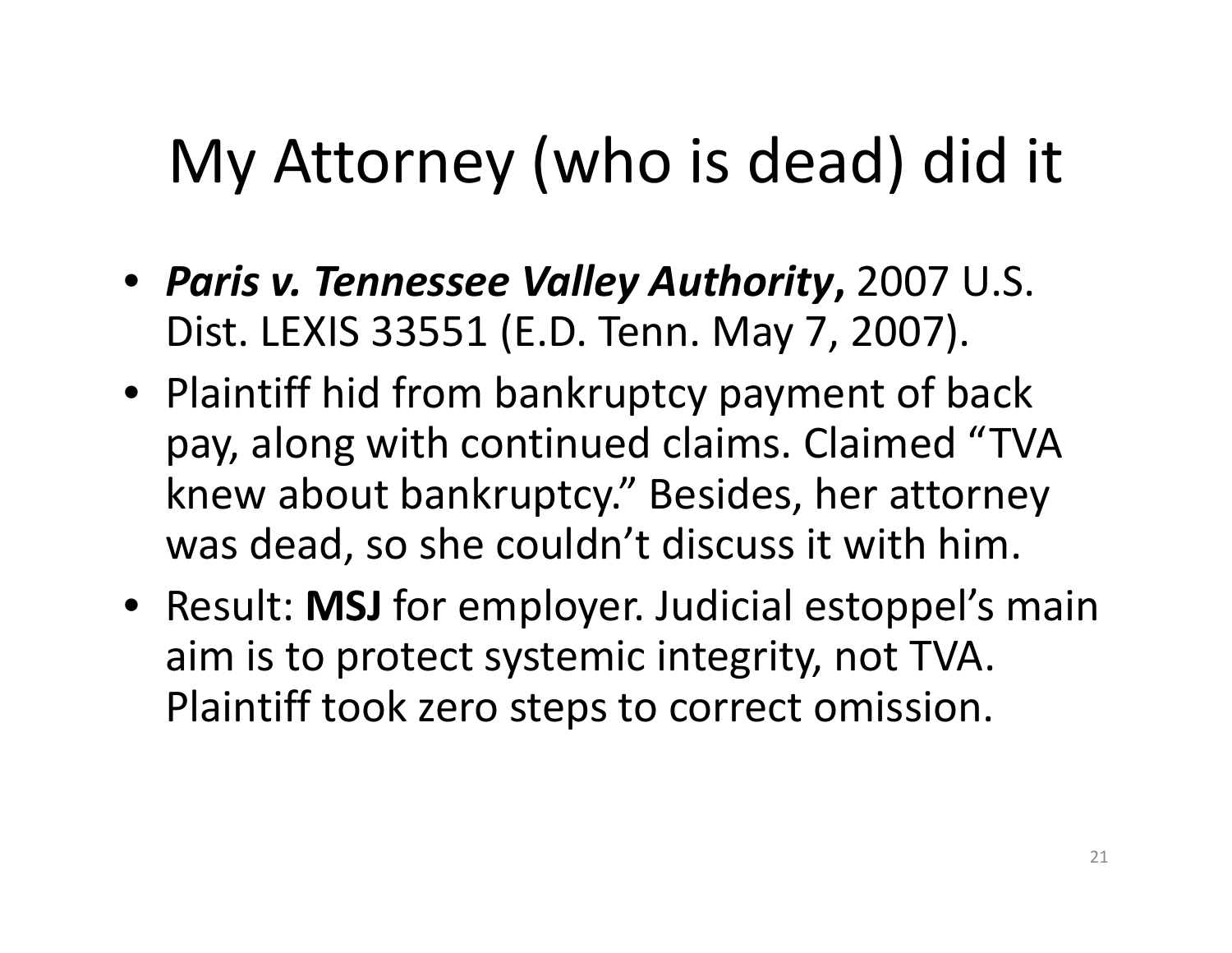### My Attorney Did It (and is under indictment for fraud)

- *Aziz v. Dollar Tree Stores***,** 2005 U.S. Dist. LEXIS 44902 (E.D. Tenn. Sept. 20, 2005).
- Plaintiff in national origin and age case disclosed fact of EEOC/THRC charge to attorney, who assured him dispute should not be listed. Omission revealed at deposition and Plaintiff hired new attorney to fix schedules.
- Result: **MSJ** for employer **denied**. Court relied on bankruptcy attorney's recent indictment on fraud charges ‐ ‐ declined to hold plaintiff responsible.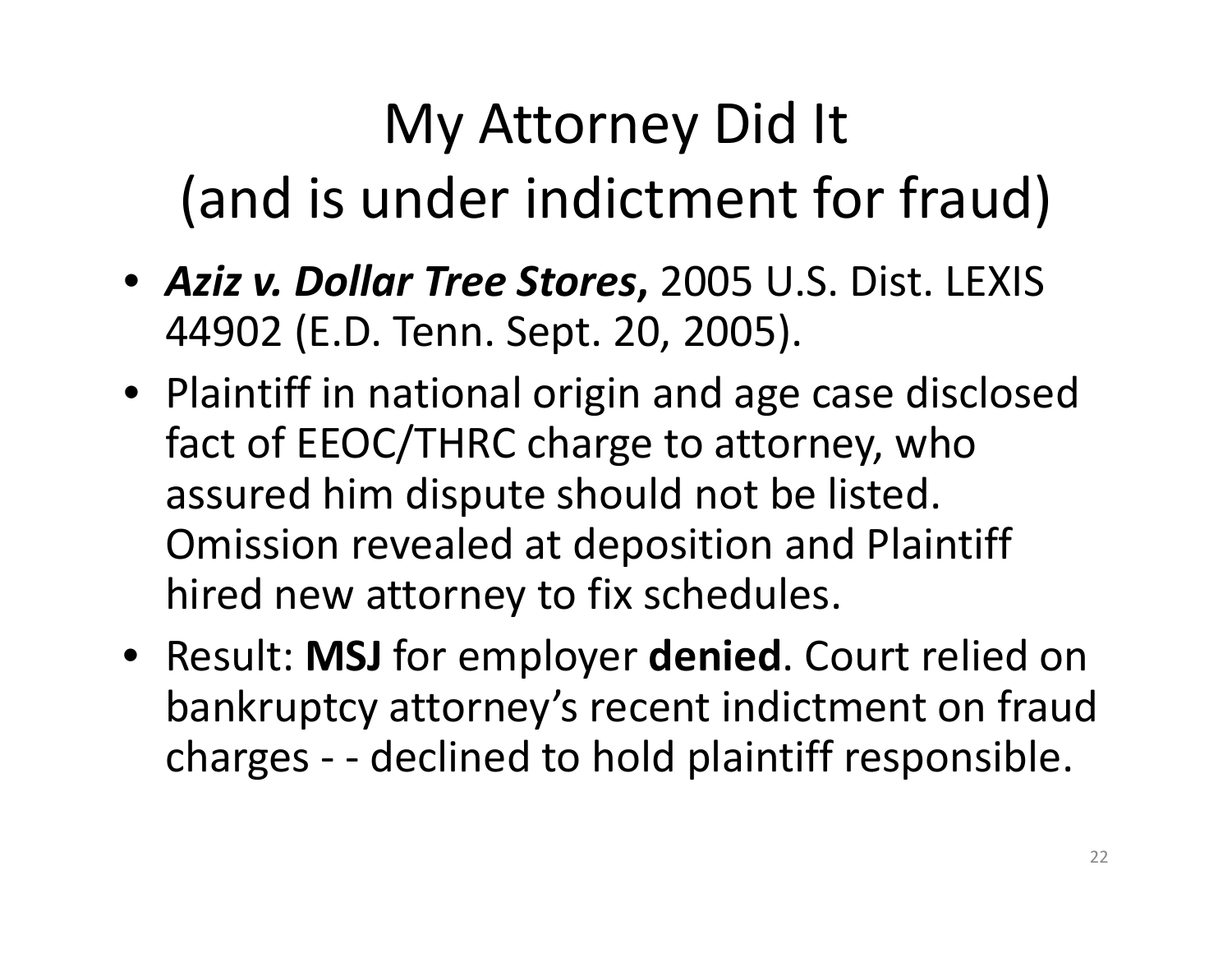### Trustee's Knowledge Deemed Sufficient

- *Johnson v. Interstate Brands Corp.***,** 2008 U.S. Dist. LEXIS 2670 (W.D. Tenn. Jan. 14, 2008).
- Chapter 13 petition filed after filing of lawsuit against employer. She did not schedule claim. Two days after plan confirmed, employer filed motion to dismiss.
- Result: **MSJ denied**. Plaintiff had disclosed claim*at meeting of creditors*, creating sufficient support for argument of that failure was unintentional.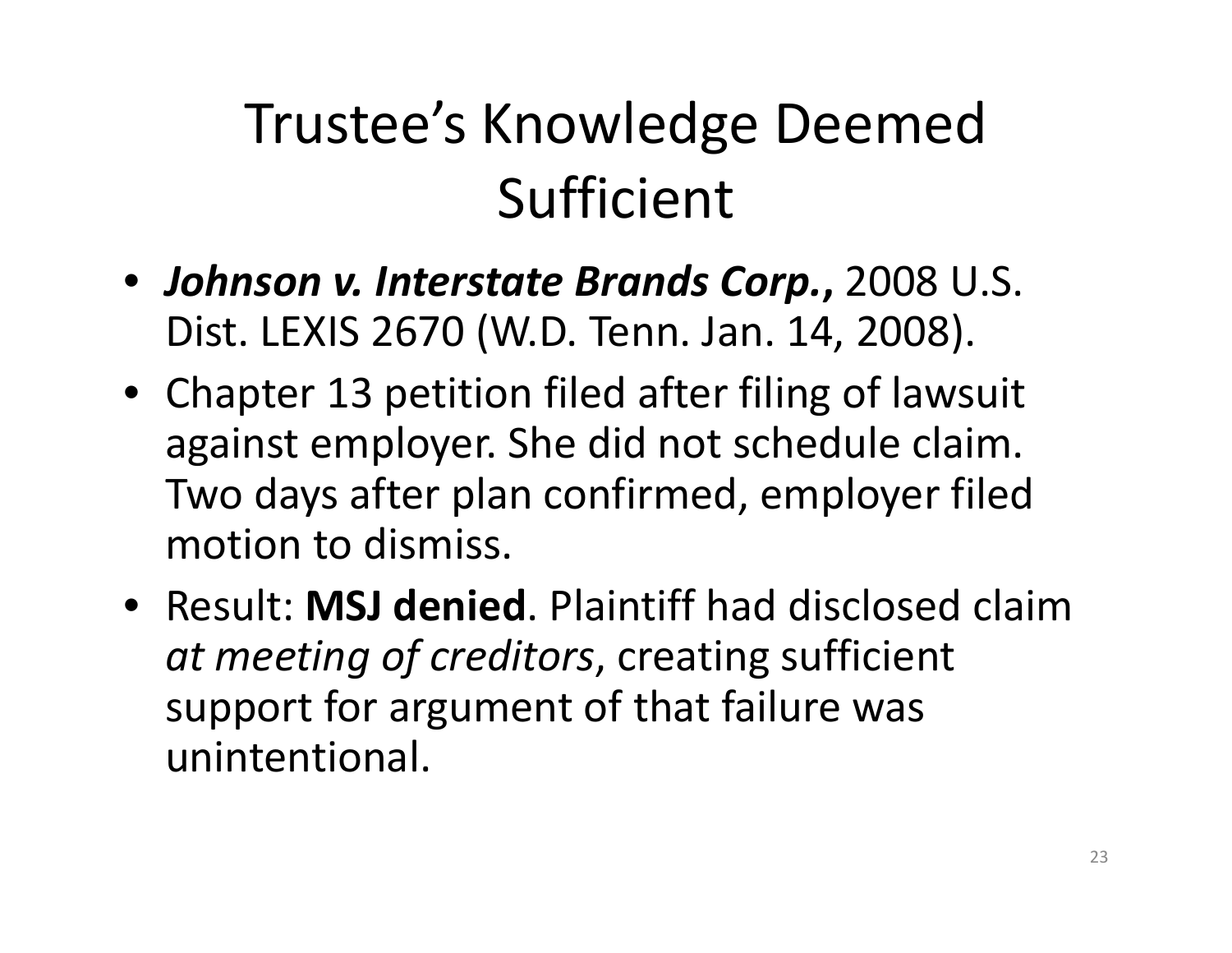### What about state court claims?

- Judicial estoppel has been used. *See, e.g., Loring v. Nashville Elec. Svc. & Power Bd.*, 1996 Tenn. App. LEXIS 481 (Aug. 16, 1996)(age plaintiff estopped because he claimed 100% disability in workers' comp case).
- Caution: Does not apply where party shows statement was "inadvertent, inconsidered, mistaken, or anything short of <sup>a</sup> willfully false statement of fact." *D.M. Rose & Co. v. Snyder***,** 206 S.W.2d 897, 906 (Tenn. 1947).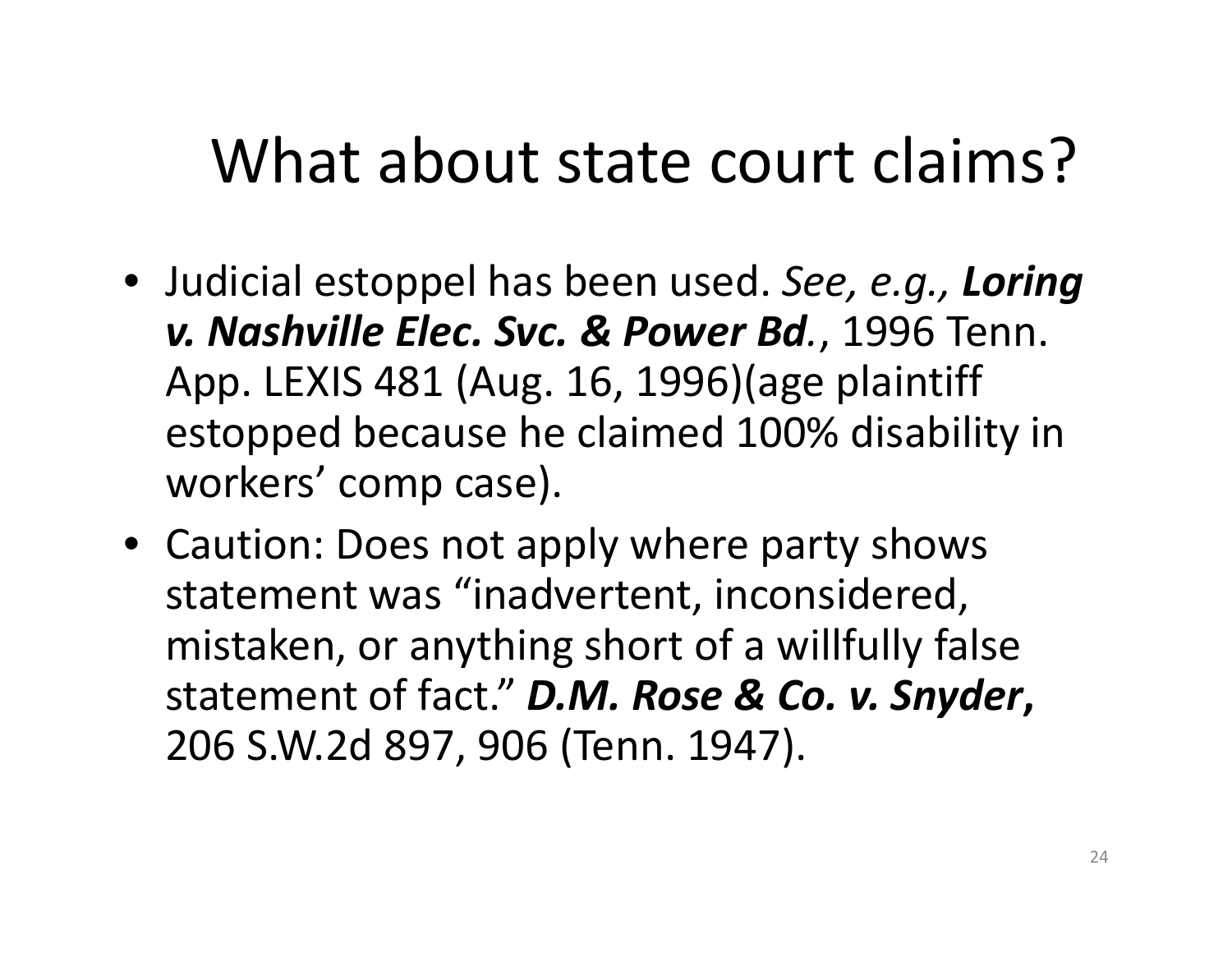### Section 525 Employee Protection

- No private employer may terminate the employment of, or discriminate with respect to employment against, an individual who is or has been <sup>a</sup> debtor under this title, <sup>a</sup> debtor or bankrupt under the Bankruptcy Act, or an individual associated with such debtor or bankrupt, *solely* because such debtor or bankrupt. . .
- 11 U.S.C. 525(b)(emphasis added).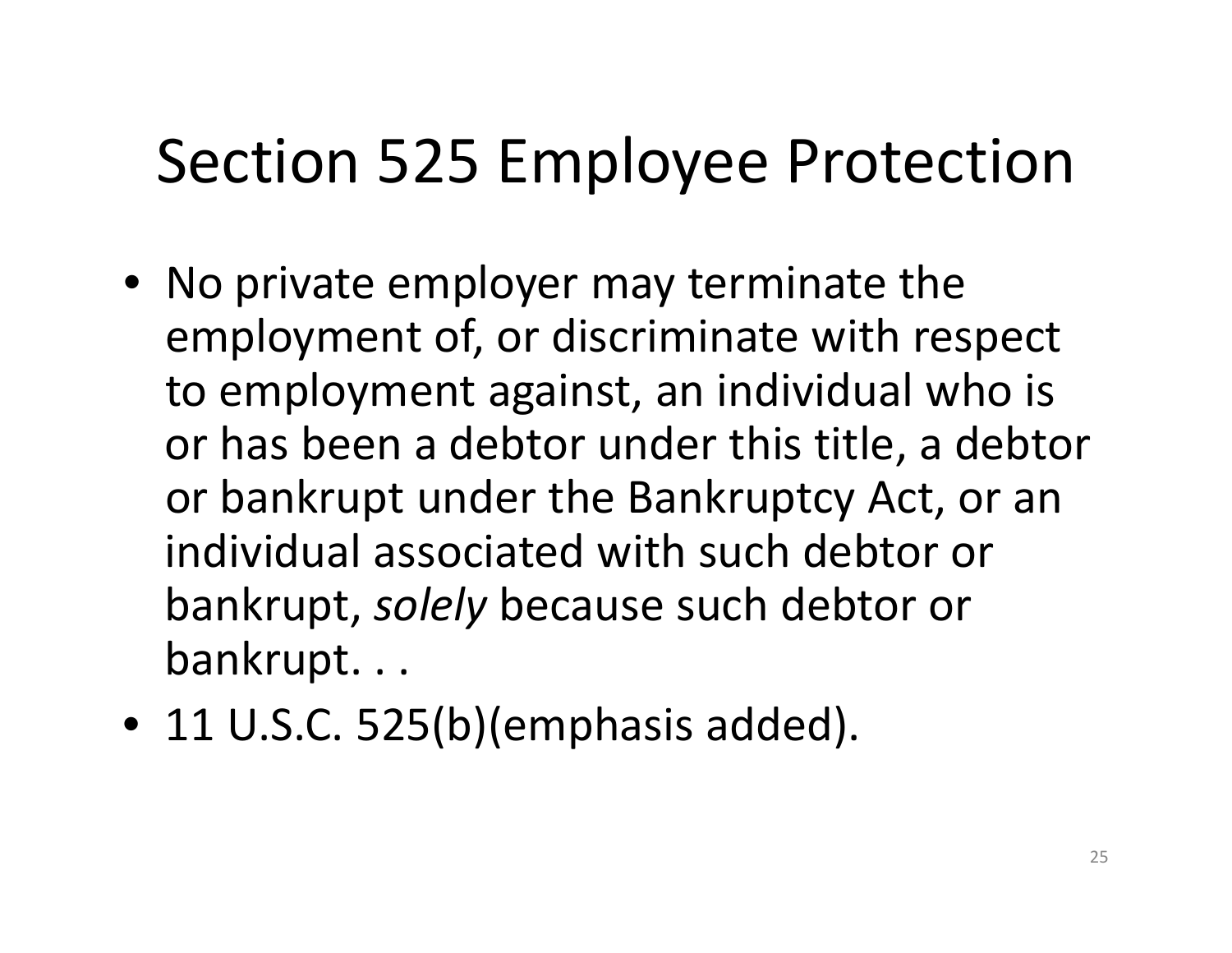## When Does Protection Begin?

- General view: only after petition has been filed.
- Minority lower court view: debtors with "intent" to file are protected.
- Predicted Sixth Circuit outcome: protection only applies after petition is filed.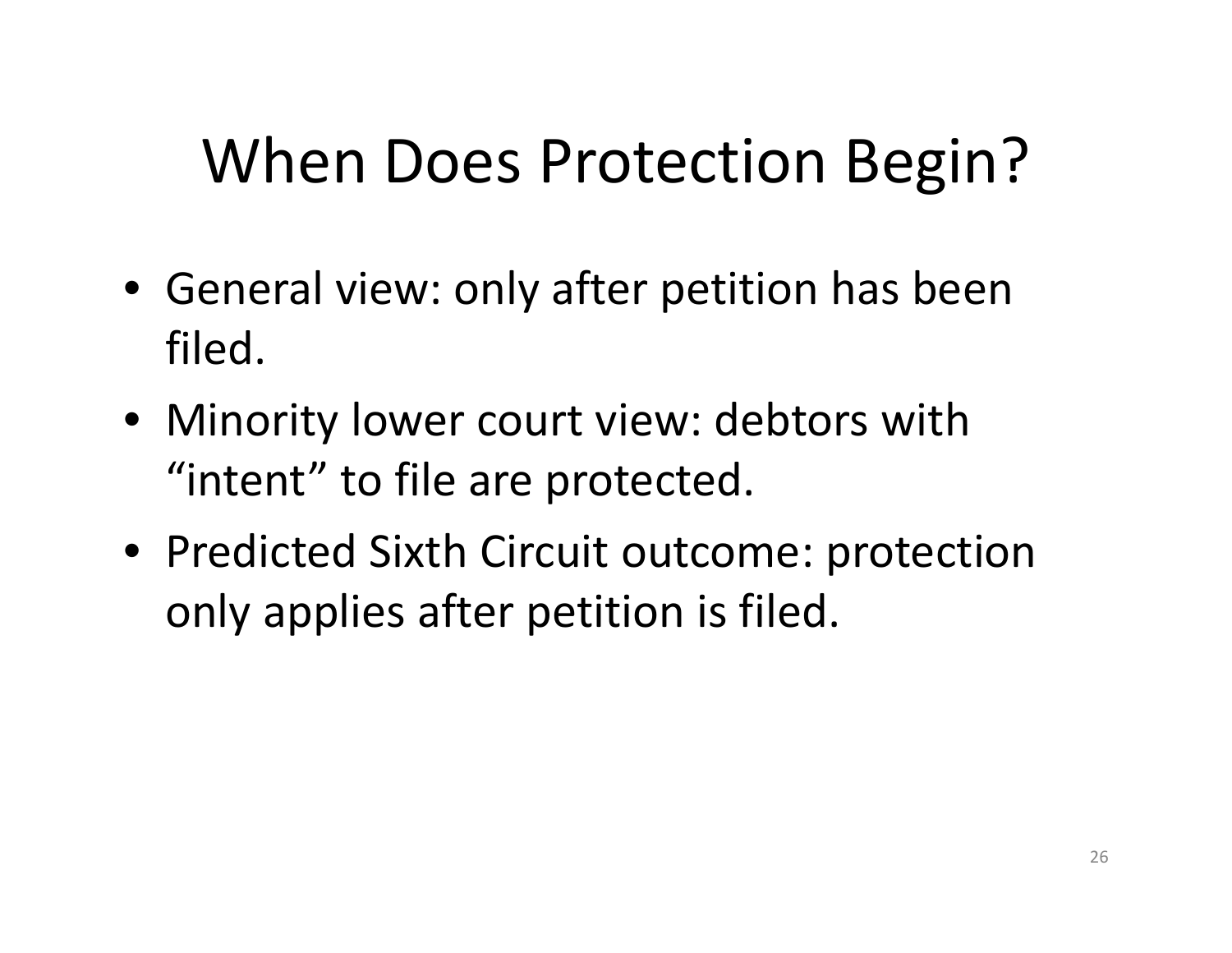# Strict Adherence to "Solely" Requirement

- *White v. Kentuckiana Livestock Market, Inc.***,**  397 F.3d 420, 426 (6th Cir. 2005).
- Plaintiff and wife fired on heels of bankruptcy which paperwork referred to as "final incident."
- Problem? Plaintiff offerred to "fiddle" with his bosses' tax information in exchange for use of a car (after ER eliminated company car).
- Result: Sixth Circuit would not read "solely" to mean "mostly," and other factors influenced decision.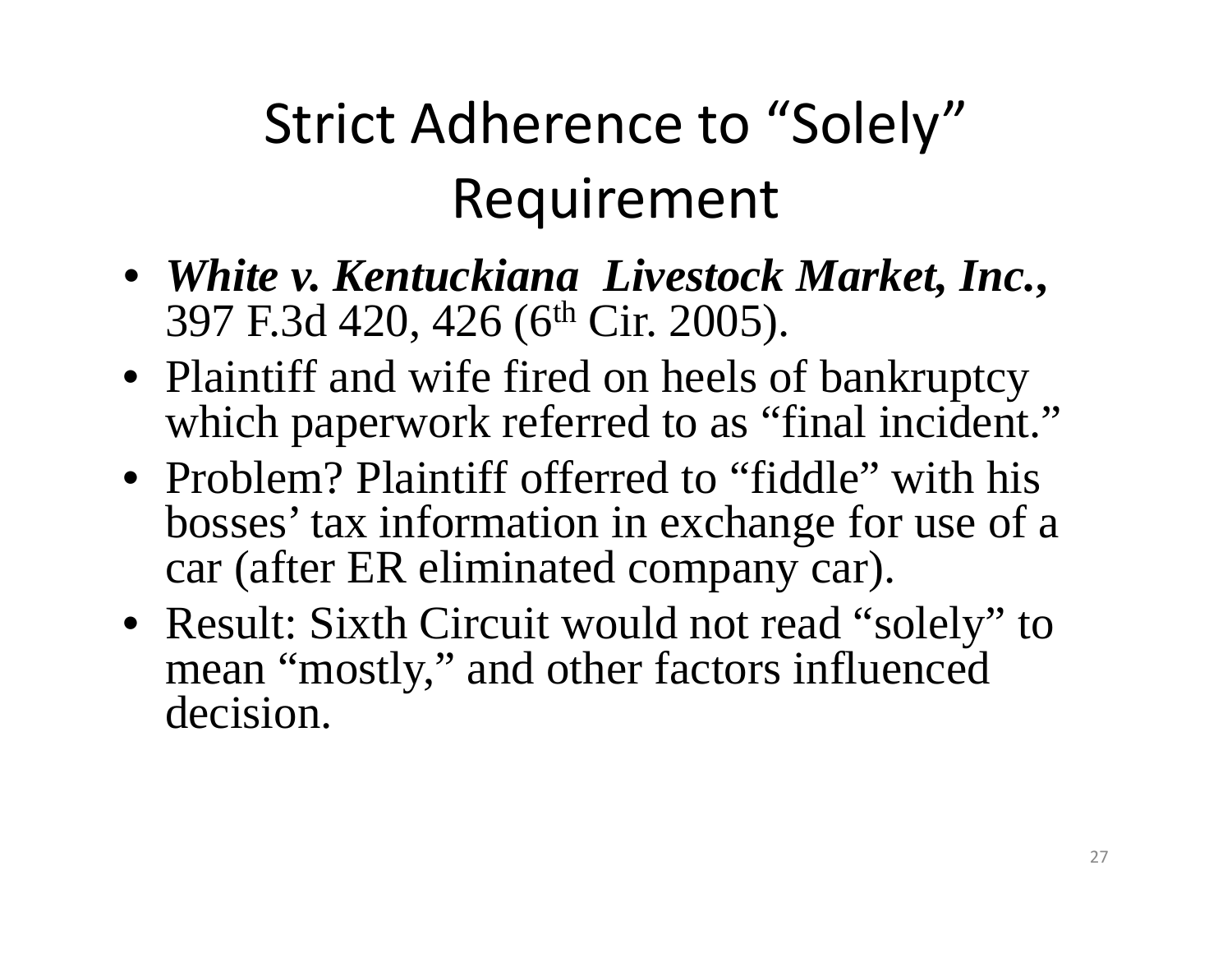## **Employer Bankruptcy Effect on Pension Rights**

- Often when ER files for Chapter 11, one goal is to relieve it of further liability for expensive pension plans.
- See e.g. case of **United, Northwest** and **Delta** granted "concessions" allowing termination of pension plans and take over by Pension Benefit Guarantee Corporation.
- PBGC pays benefits after plan termination up to a maximum guaranteed amount.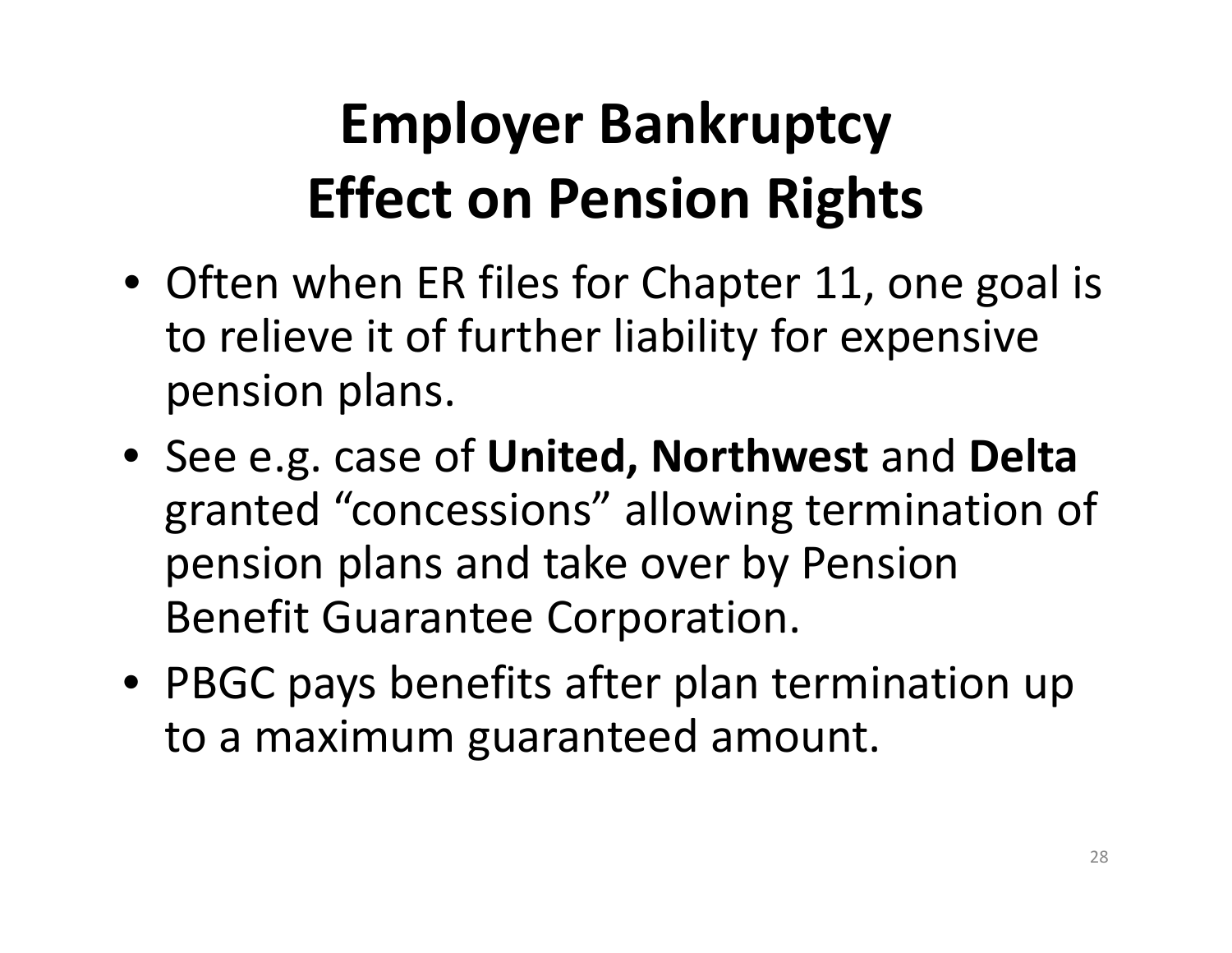#### **Employer Bankruptcy Effect on Defined Contribution Plans (e.g. 401(k))**

- Defined contribution plans not insured by PBGC.
- Absent fraud/mismanagement benefits are vested and funds available even where plan is discontinued.
- But payout is upon normal retirement.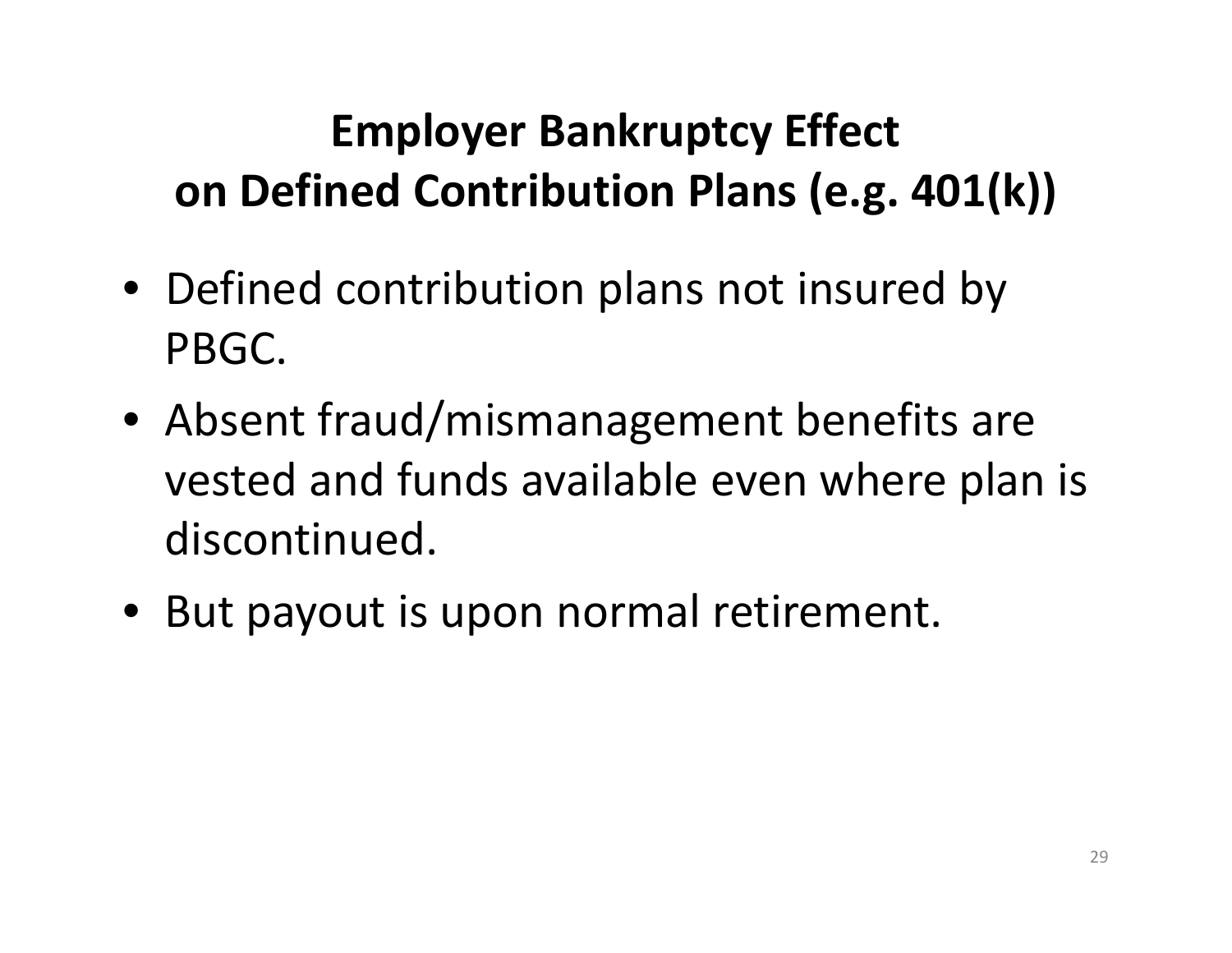# **Effect of Bankruptcy on New/Pending Employment Lawsuits**

- **Automatic stay** prevents new litigation from being filed, stays current litigation. 11 U.S.C. § 362(a)(1).
- Normally bankruptcy discharges debtor from all debts before bankruptcy so employee must act in b'ruptcy court.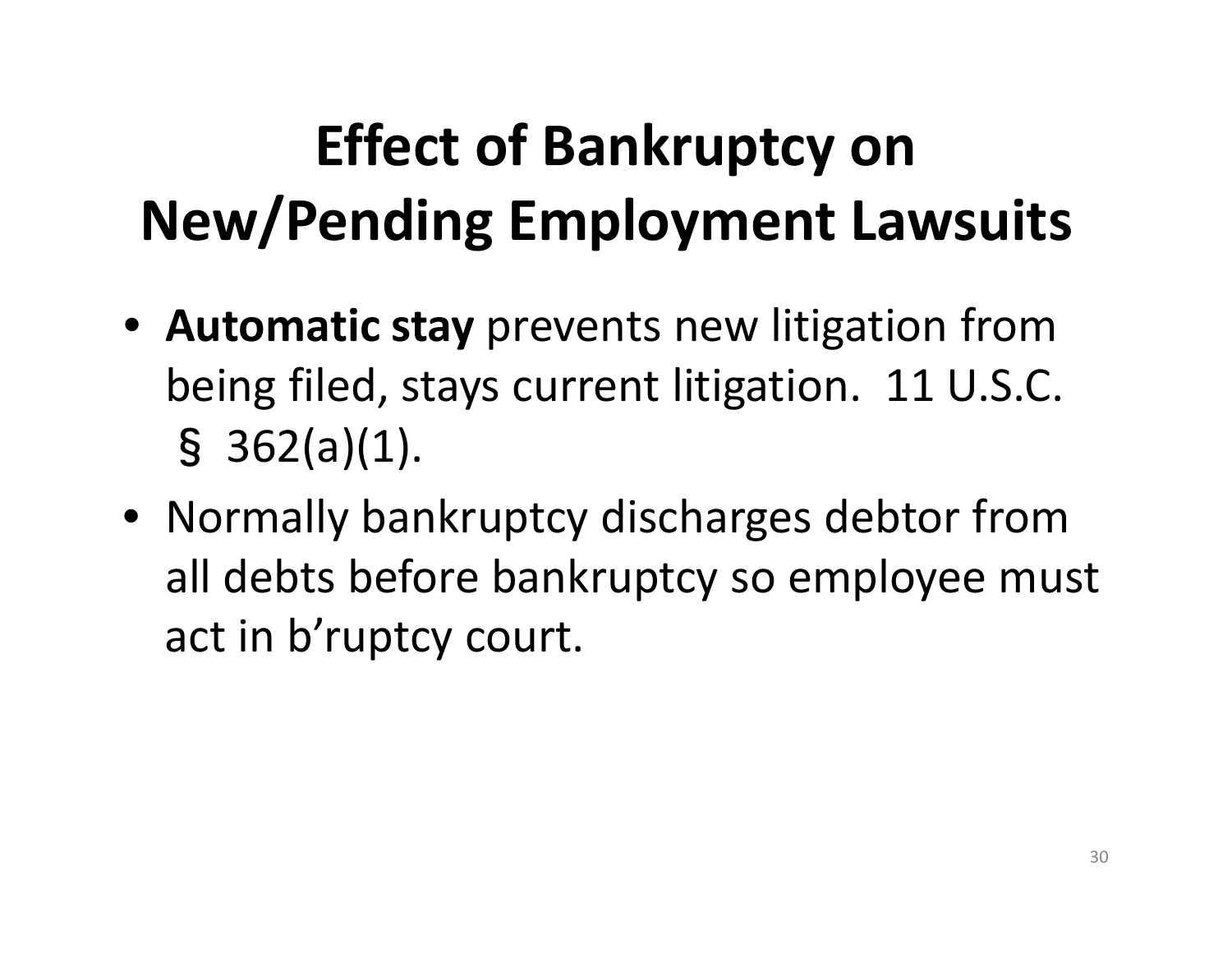## **How Employee Proceeds in Bankruptcy**

- Employee must file **timely proof of claim** to preserve claim and must **respond to objections**.
- Bankruptcy court may adjudicate claim.
- Or employee may move court for relief from stay if:
	- (a) Suit in other forum has multiple parties; or

(b) is *ready for trial.*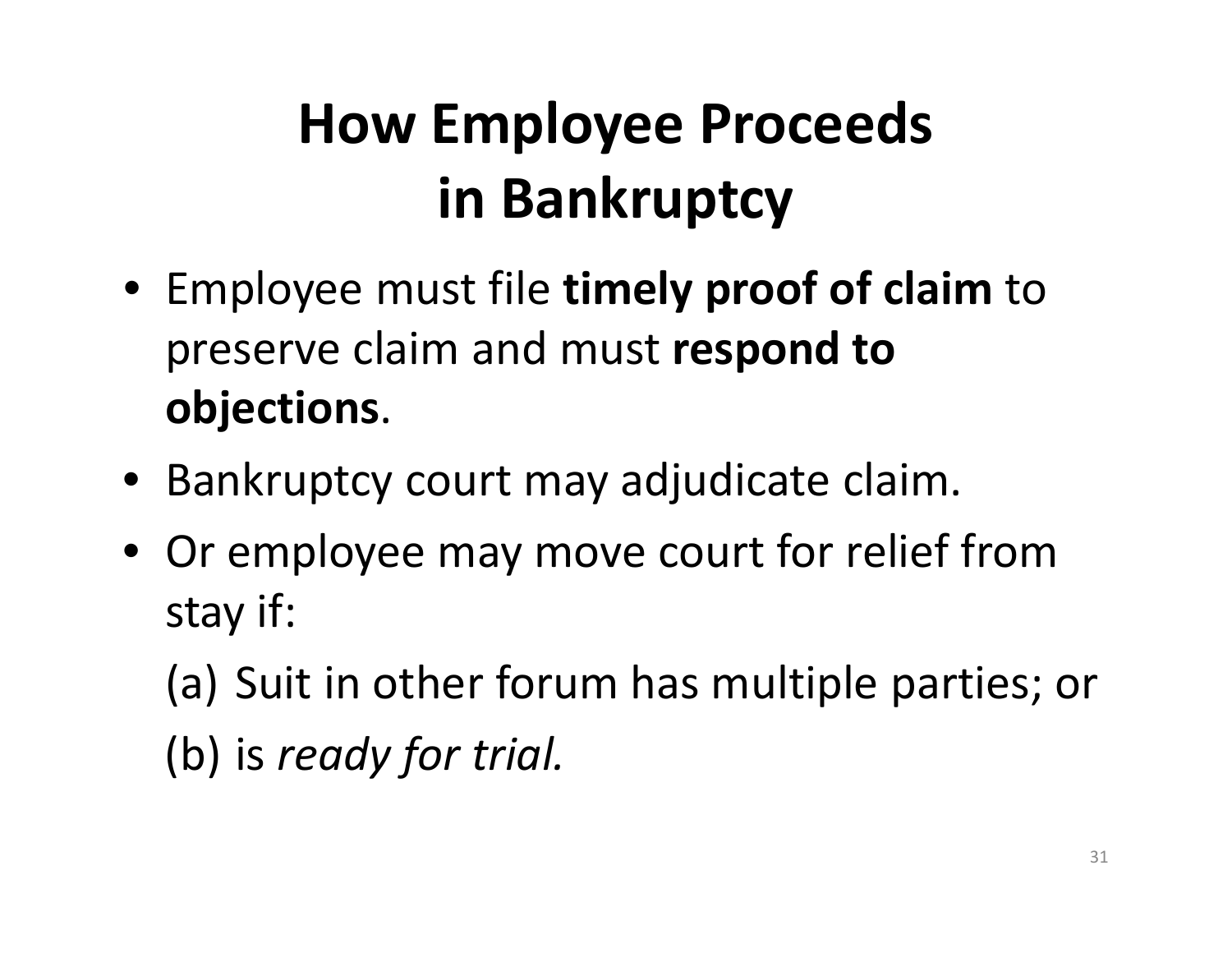# **Even if Claim is Reduced to Judgment it is Unsecured**

- Ultimately EE's (and their counsel) find pursuit of claim not economically feasible.
- Judgment or settlement is unsecured claim.
- Often unsecured creditor receives pennies on a dollar.
- Failing to pursue claim in bankruptcy extinguishes claim.